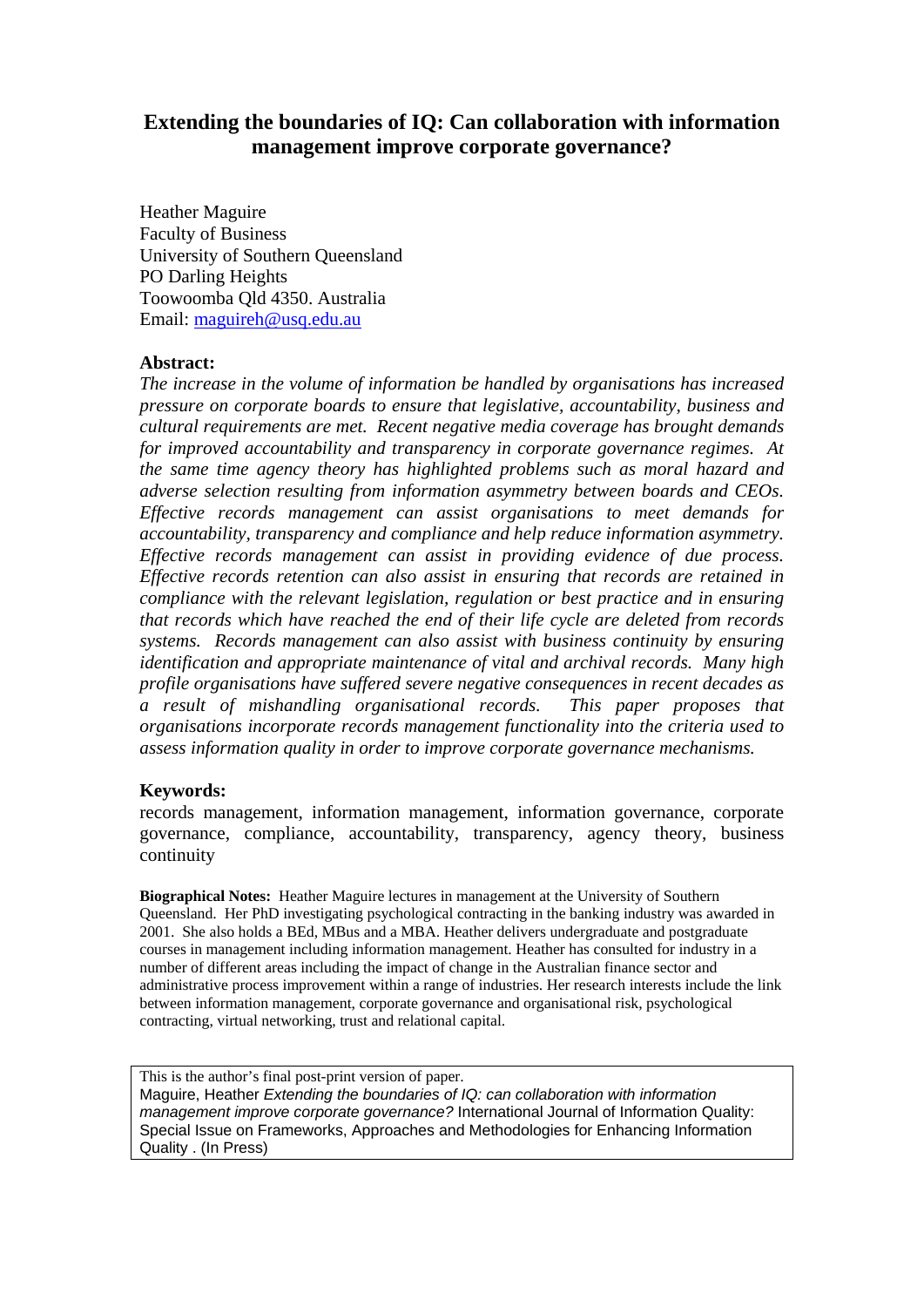## **1 Introduction**

The benefits of the extraordinary increase in the volume of information and the speed at which that information is created and disseminated cannot be denied. However, management of the escalating volume of information presents organisations with a major challenge in respect to meeting a rapidly expanding range of legislative, accountability, business and cultural obligations (Queensland Government 2003). Boards are under increasing pressure to improve their organisation's governance mechanisms (Radner 2006) and increasingly find themselves in the 'high-profile crosshairs of shareholders, courts, regulators, and the media' (Chandler & Wardwell 2006, p. 10). Chandler and Wardell propose that many high-profile cases in recent years have resulted from poor processes relating to the documentation of informationgathering, deliberating and decision-making processes.

Additionally, the passing of the Sarbanes-Oxley Act in the United States has increased pressure on boards and senior management to improve transparency in business activities and the reporting of them (Anderson, Herring & Pawlicki 2005). Tapscott and Ticoll (2003, p. 14) define transparency as 'the accessibility of information to stakeholders of institutions regarding matters that affect their interest.' Increasingly enhanced transparency is seen as a critical element of good corporate governance (Treasury Board of Canada Secretariat-Information Management Division 2004). Corporate transparency is based on high quality and effective management of information, increasingly referred to in the literature as information governance. Information governance underpins corporate governance.

However, despite increasing recognition of the importance of information governance and in spite of the media attention focused on inappropriate information management within corporations such as Enron, British American Tobacco Australia (BATA) and HIH Insurance, few academic studies have focused on the links between information quality, information management, and corporate governance. This paper attempts to assist in filling that gap by proposing that extending the boundaries of information quality to encompass information management needs may provide a platform for enhancing an organisation's corporate governance. The paper begins with a description of the key terms and an explanation of the potential impact of the quality and management of organisational information on corporate governance. The perceived problem relating to the failure of the dimensions of information quality to address a number of information management needs is then addressed. The paper then proposes a solution to the perceived problem. This solution encompasses extending the boundaries of IQ by incorporating aspects of IQ suggested by the literature as being essential for effective information management and by applying suggestions for bringing about the required change.

# **2 Key terms used throughout this paper**

# **2.1 Corporate Governance**

Many definitions of corporate governance are provided in the literature. The Australian Stock Exchange's Corporate Governance Council (2003) defines corporate governance as 'the system by which companies are directed and managed. It influences how the objectives of the company are set and achieved, how risk is monitored and assessed, and how performance is optimised.' The Australian National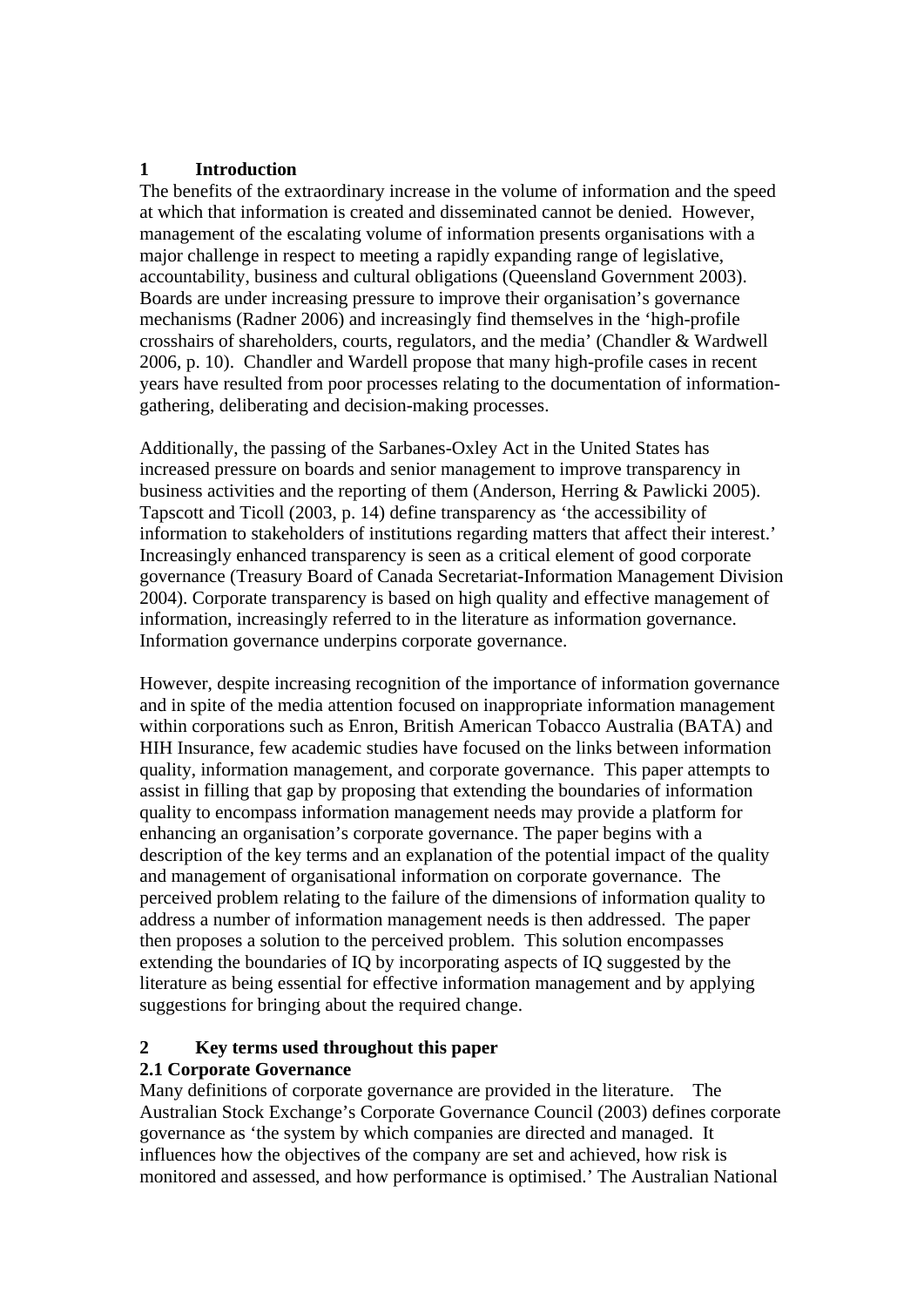Audit Office (2006) states that corporate governance encompasses 'authority, accountability, stewardship, leadership, direction and control exercised in the organisation.' The *HIH Insurance Royal Commission Report* (2003) goes beyond these two definitions of corporate governance and states that corporate governance includes accountability, 'not only in terms of legal restraint but also in terms of selfregulation and the norms of so-called best practice.' The establishment of a high standard of corporate governance is dependent upon the establishment of a corporate governance culture and a code of conduct. *HB408-2006 – Corporate Governance Culture* (Standards Australia 2006a, p. 3) describes corporate governance culture as being based on transparency, integrity, and accountability. Corporate governance culture needs to be supported by a code of conduct which *AS 8002-2003* – *Organisational codes of conduct* describes as 'standards aimed at preventing corrupt and illegal practices within an entity, and ..a necessary ingredient in the corporate governance of an entity' (Standards Australia 2003b, p. 4).

Willis (2005, p. 90) describes the objectives of corporate governance in terms of desirable outcomes including (a) fostering ethical behaviour; (b) enhancing the reputation of a business/entity (c) complying with the law (d) making the business entity more efficient and effective and (e) avoiding disasters such as HIH, Enron and One.Tel. Willis (2005) proposes that these five objectives of corporate governance can be achieved through due process, transparency, accountability, compliance, meeting applicable legal obligations and security. Willis (2005) explains that records and information management make a major contribution to achieving the objectives of corporate governance by helping deliver transparency and accountability, by demonstrating due process and compliance, by helping the organisation meet statutory and common law requirements and by providing security of personal and corporate information. Many of these factors have not traditionally been considered in determining the dimensions of information quality.

The Information Assurance Advisory Council (IAAC) (2002. p. 5) claim that whilst corporate governance has 'long been recognised as essential to any enterprise, the 'new economy' has given rise to a greater demand for vigilance against 'new' risks. The IACC suggest that the increased focus on corporate governance and risk management has resulted from 'globalisation and the increased connectivity of societies, the increased speed of production cycles; the impact of new technologies; increased demands for the awareness of regulation; a greater interdependency between businesses; and an increasing skills shortage.' The greater demand for vigilance and the increased interest in corporate governance as suggested by the IAAC has also been fuelled by decades of corporate collapses, an increase in share ownership and increased centralisation of corporate regulation (Chua & Toorn 2005, p. 3).

A common theme emerging from the study of definitions of corporate governance is the relationship between information, compliance and corporate governance. The nature of this relationship obviates the importance of (a) information quality and (b) effective information management. These two factors are discussed below.

## **2.2 Information Management**

The transition to an increasingly digital corporate environment has brought about a blurring of the boundaries between information management, document management and records management. Prior to the advent of pervasive technology, paper documents were collated with other documents relating to the same aspect of business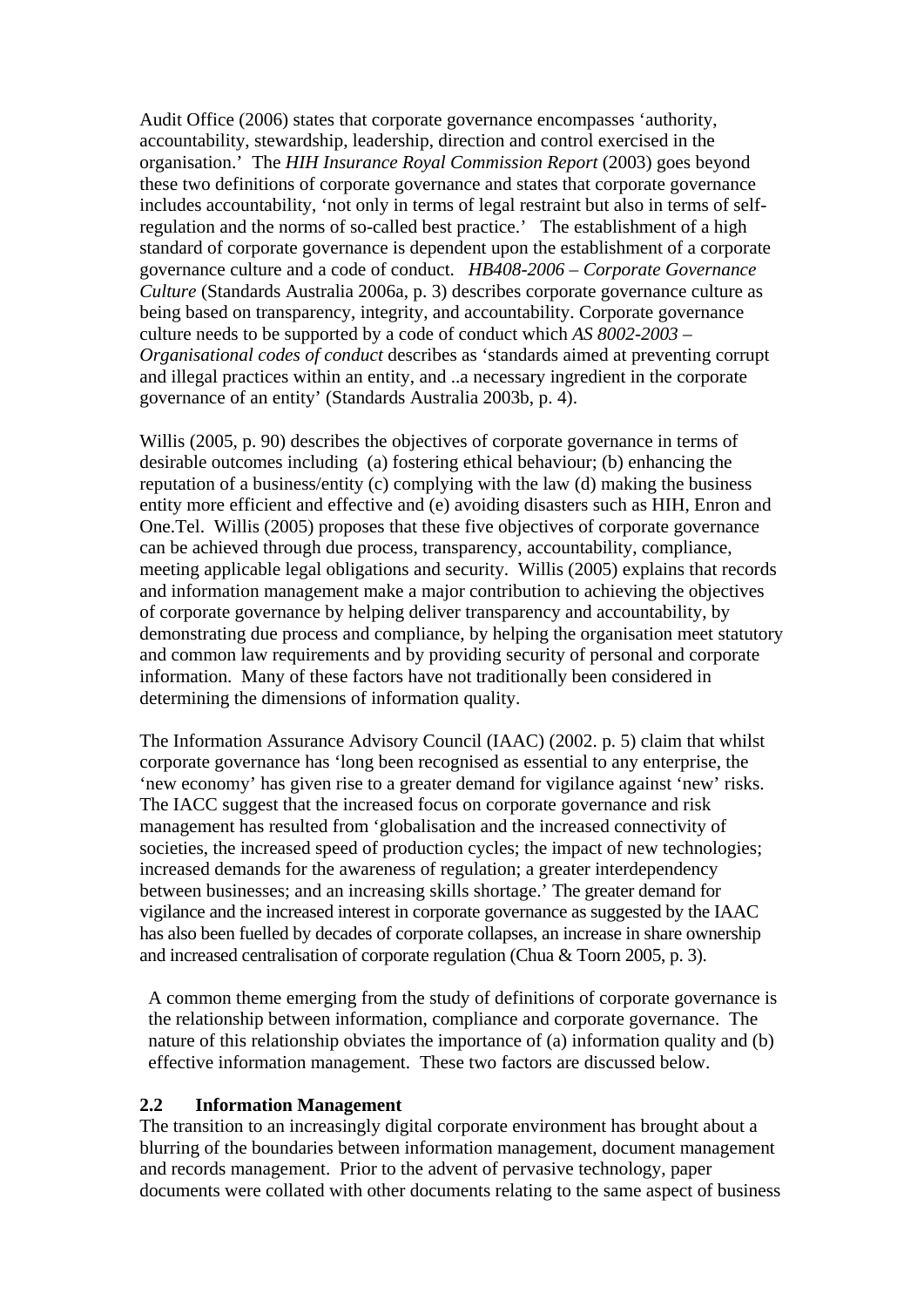into record folders. These folders were commonly managed by a central records department which held responsibility and authority for records throughout their life cycle. In today's more technical environment, electronic documents may be managed as separate items, or collated into electronic folders relating to the same business activity. While both documents and records may be saved on a central server, each employee now has responsibility for the creation and maintenance of information and records. Responsibility for disposal of electronic information, records and documents is often unassigned. In terms of Wang et al's (1998) definition of the information life cycle, employees now face responsibility for some (or all) of the four stages of the information life cycle i.e. introduction (creation), growth, maturity and decline. This can be highly problematic because many employees may possess minimal knowledge of format, storage and retention requirements for corporate information and records.

The merging of the various aspects of the task of managing information throughout its lifecycle is evidenced by the similarity between recent definitions of information, records and document management. Section A5 of *AS 5037-2005 Knowledge Management* extends Wang et al's (1998) 4-phase view of the information product life cycle and states that *information* management ..

*Supports effective and efficient management of information in the service of defined user populations. It is concerned with the study and practice of processes that enable the creation, production, collection, organisation, storage, retrieval and dissemination of information resources which may be in any format and available from internal or external sources.* 

In section 6.10 of the same standard, document management is described as *a process for managing the life cycle of a document, from its creation, through to version control, publication, organisation, storage, retrieval, retention and disposal.*  AS5037-2005 *Knowledge* Management makes a distinction between *content management* (referred to as managing the dynamic aspects of information objects) and *records management* (referred to as management of corporate records that document and act as evidence of business activities).

The Australian and International Standard on organisational recordkeeping, *AS ISO 15489 Records Management(Part 1, Section 3.16)* also uses a life cycle approach to defining records management stating that -

*Records Management is the field of management responsible for the efficient and systematic control of the creation, receipt, maintenance, use and disposition of records, including processes for capturing and maintaining evidence of and information about business activities and transactions in the form of records.* 

*AS ISO* 15489 also clearly identifies records as a subset of information by stating that records represent information that has been created, received and maintained as evidence in pursuance of legal obligations or in the transaction of business. This requires that aspects of recordkeeping by encapsulated into information quality.

#### 2.3 Information Quality

The increasing recognition paid to information as a strategic resource and as a provider of evidence has 'highlighted the multifaceted nature of IQ and has increased the complexity in attempting to assure IQ (Ballou, Madnick & Wang 2004) as a component of effective corporate governance. There are many potential uses to which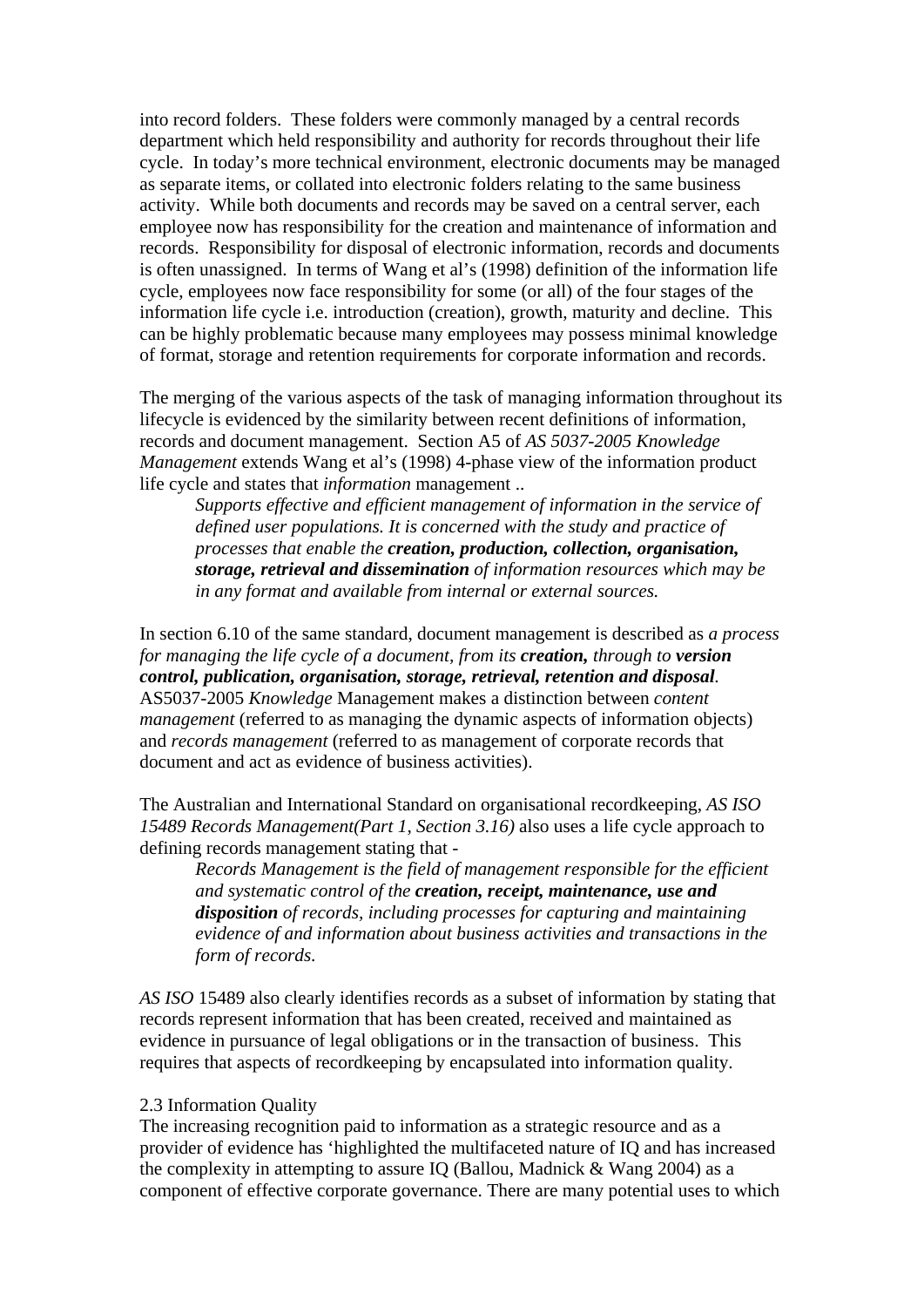data and information from organisational systems may be put and therefore (Sen 2001, p. 976) suggests that it becomes difficult 'to define measures of quality in terms of uses of the data'. Sen proposes that this is the reason why most measures of information quality are based on the 'primary data recorded and stored in the system' (p. 977). This may, in part, reflect the content management aspect as opposed to records management as outlined in *AS 5037 2005* and referred to in the previous section

Wang and Strong (1996) provide a list of sixteen dimensions of IQ arranged into four categories namely Intrinsic, Contextual, Representational and Accessibility (see Figiure 1). However, close examination of these dimensions support Sen's suggestion outlined above. The measures, despite their comprehensiveness, are principally 'content' based.

The nature of the dimensions used to measure information quality need to reflect what Ballou, Madnick & Wang (2004) refer to as the transition from IQ, traditionally represented as data accuracy, to IQ within the increasingly complex context of information as (a) a strategic resource, (b) as evidence and (c) as a means of ensuring compliance. This view of information quality could be regarded as an extension of the dimensions of information quality suggested by Wang, Reddy and Kon (1995) which comprised both an internal view which referred to design operation and an external view relating to use and value of the information. Another way of conceptualising the required change in viewing information quality is to extend Wang et al's (1998) model of the life cycle of information as a product rather than to focus on the required attributes at the information creation stage.

The transition in the definitions and perceived importance of corporate governance, information management and information quality described in this section leads to a potential problem with traditional views of information quality which will be described in the next section.

# **4 The Problem**

The potential problem discussed in this paper is that organisations and their 'leaders' may not always be supplied with sufficient appropriate information to ensure a high standard of corporate governance. Part of the reason for this situation is that information may lack the recordkeeping functionality required to ensure that information is created/captured, maintained and disposed of in accordance with a raft of regulation and legislation relating to organisational records.

The need to revisit the criteria used to assess information quality is made even more pressing by the separation of ownership and control in many large organisations. Such separation may create two problems. Rutherford, Buchholtz and Brown (2007, p. 416), describe these two problems as (a) moral hazard and (b) adverse selection. Moral hazard relates to the potential for agents (CEO's) to neglect their duties to the corporation and to act opportunistically (Levinthal 1988). Adverse selection can be described as the potential inability of principals (Boards) to verify the information provided by agents (Eisenhardt 1989). Adverse selection is likely to occur because of information asymmetry i.e. agents are assumed to possess far more information about the corporation than principals. Ideally boards possess sufficient information to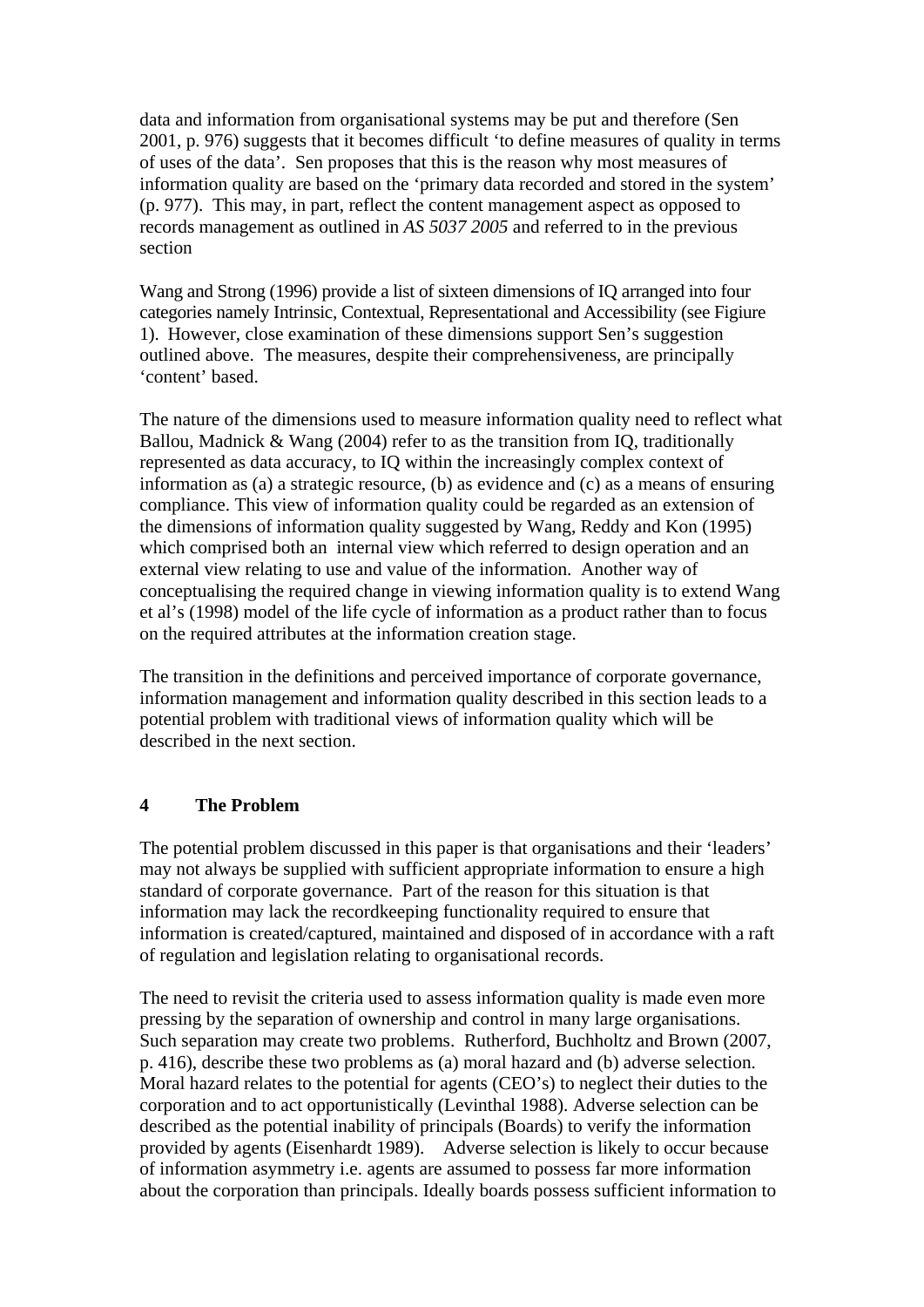prevent both moral hazard and adverse selection but this 'first-best solution' (Holmstrom 1979; Rutherford, Buchholtz & Brown 2007) is unlikely to occur due to the 'difficulty and excessive costs associated with gathering such information, and as a result, boards are often at an informational disadvantage relative to CEOs'. Thus, one option available to boards attempting to solve agency problems is to take steps to improve their information (Eisenhardt 1989). This may prove to be a difficult task.

The difficulties in capturing and managing organisational information through effective information governance is demonstrated in the following extract from Willis (2005, p. 95)

*In the modern organisation, information and events move at lightning speed. Carefully considered letters and memoranda and secretaries and file clerks have largely given way to overlapping meetings and emails and teleconferences, and doing it oneself for many operators. People talk on mobile phones while catching taxis, send emails from airport lounges or home and dial into teleconferences from anywhere in the world. People have been seen to send important instructions by text message while at a restaurant or on a bus. Other people act on the basis of that information. So good corporate governance, to meet these requirements of transparency, accountability, due process, demonstration of compliance, meeting legal obligations and ensuring security requires that the transient information be managed and the records be created, managed and available when required*.

Dickins & Bishop (2007, p. 1) support Willis's viewpoint claiming that advances in technology and diverse storage locations such as personal computers, jump drives, PDAs, mobile phones and company servers can create difficulties in determining whether information pertinent to a subpoena or other document request was retained as an organisational record and posited within an organisation's information store. National Archives of Australia (2001, p. 2) add yet more credence to the arguments of Willis and Dickins stating that the spread of electronic systems has exacerbated the drift towards ad hoc or substandard recordkeeping practices. Willis and Dickins claim that the adoption of word processing, email and multi-media applications has led to a situation where the essential evidence of decisions and transactions is often kept in the hard drives, email in-boxes and/or shared folders of individual employees or work groups.

.

This difficulty can be significantly reduced by following best practice in records management. The difficulties in determining which of this information provides evidence of business transactions or is required to meet compliance or legislative requirements are enormous unless business information systems incorporate detailed recordkeeping functionality. Additionally every end user needs to be able to make appropriate decisions relating to factors such as what constitutes a record, in what format that record should exist, what appropriate metadata to attach to the record, what the required retention period for the record is, what the appropriate security classification is for the record and whether the record is vital or archival in nature. However, ARMA International (2002, p. 2) claim that many companies lack effective policies and procedures to guide employees in acquiring the knowledge necessary to ensure systematic control of recorded information. The result of this, according to ARMA, is that these corporations 'keep some records too long, spend too much money to store them, waste time looking for information when needed, risk penalties for non-compliance with recordkeeping regulations, and fail to protect mission-critical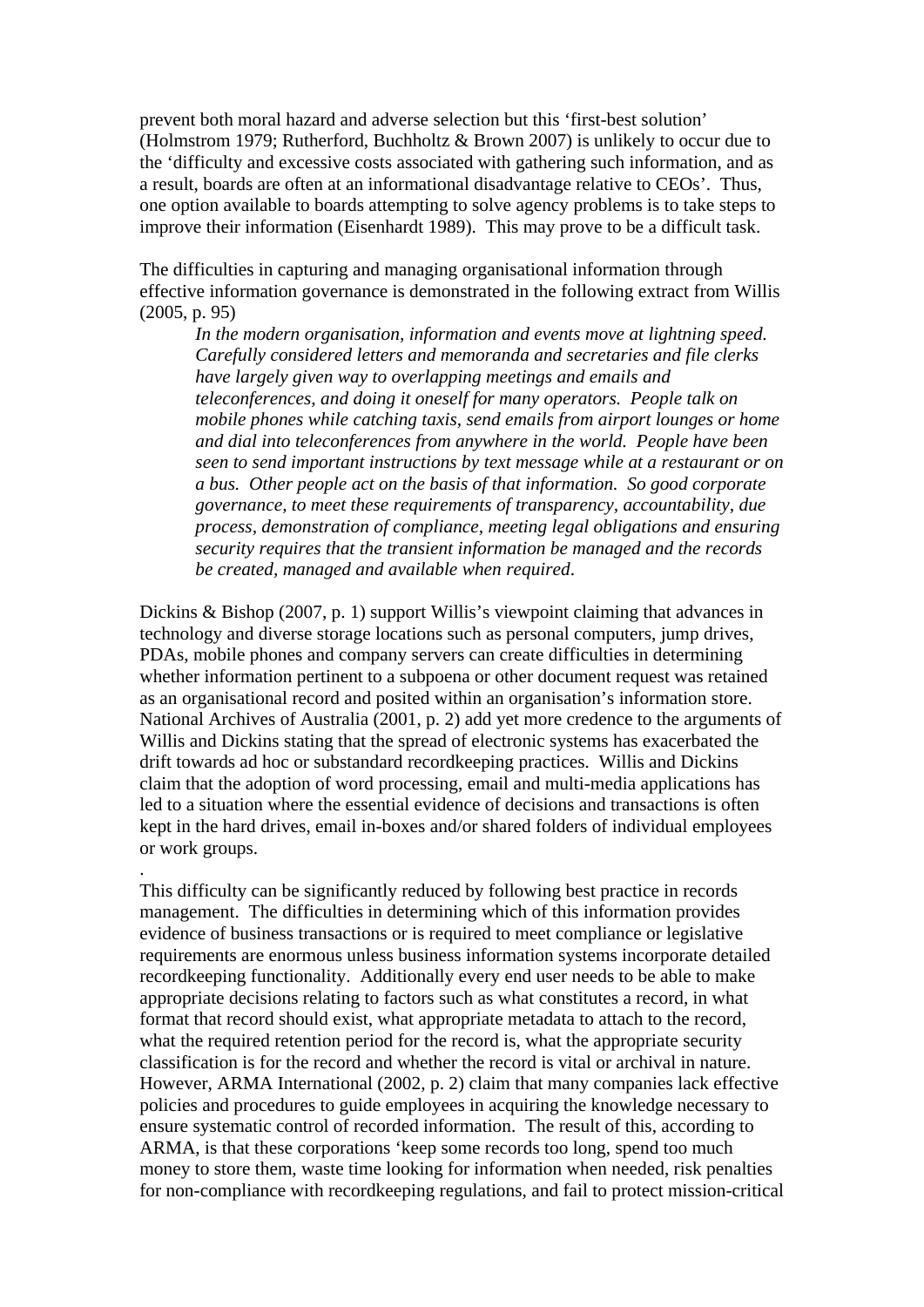information from loss or destruction.' All of these factors negatively impact on corporate governance.

Retention is perhaps the most publicised problem associated with the lack of policies described above. Retention, which Weiss (n.d.) describes as crucial to disciplined corporate governance, refers to decisions relating to how long a record should be retained, in what format, and in what location. Weiss claims that the importance of retention is highlighted with 'each new jury verdict and court decision that metes out severe punishments to prominent companies for mishandling their records'. Lack of effective retention policies can create a number of potential difficulties for organisations including (a) loss of time and money searching for records; (b) loss of evidence to support positions in business negotiations or in litigation; (c) breaches of employee, customer or patient privacy rights exposing a company to potential fines and adverse publicity; (d) risk of court sanctions; (e) adverse inferences in litigation; (f) charges of obstruction of justice or contempt of court; and (f) personal criminal liability. Ineffective retention decisions resulting in keeping records either (a) unnecessarily or (b) for too long can also result in exorbitant storage costs and time consuming and therefore expensive retrieval. Many organisations face problems with unnecessary storage of electronic information/documents/records because electronic storage is (a) invisible (b) widely available and (c) relatively inexpensive. Chua and Toorn (2005, p. 16) allude to the difficulties of effective destruction by claiming that it may prove difficult to ensure that retention and disposition decisions are applied to multiple copies of documents and records in decentralised environments. Despite its inherent challenges, sound record retention management is necessary for effective corporate governance.

The Information Assurance Advisory Council (2002, p. 20) uses the term information assurance to refer to the certainty that information within an organisation is reliable, secure and private. The IAAC argue that despite many companies suffering information loss as a result of inadequate or poorly managed information security, many boards and senior managers still see Information Assurance (IA) as a technical issue rather than an issue for their attention. As a result 'IA strategies remain poorly implemented and the risks to company information remain unmitigated' (IAAC, 2002, p. 21).

This paper proposes that the problems outlined in the previous sections can be addressed through more closely aligning recordkeeping processes with the management of organisational information in order to improve accountability, compliance, transparency, due process, security of information and evidential and other legal requirements. Such alignment should ultimately improve corporate governance. However, in creating this closer alignment it is important that organisations ensure that the selected strategies and tools for managing information do not compromise the characteristics that give records their evidential value (National Archives of Australia 2001).

# **5 The solution**

The proposed solution as outlined in Figure 1 is based on reconceptualising Wang et al's Information Product Life Cycle, incorporating Marchand et al's concept of Information Orientation, and incorporating proposals for improving information quality put forward by Rikhardsson et al (2006) (internal control), Clarke (2000) (critical success factors) and Chua and Toorn (2005) (checklist).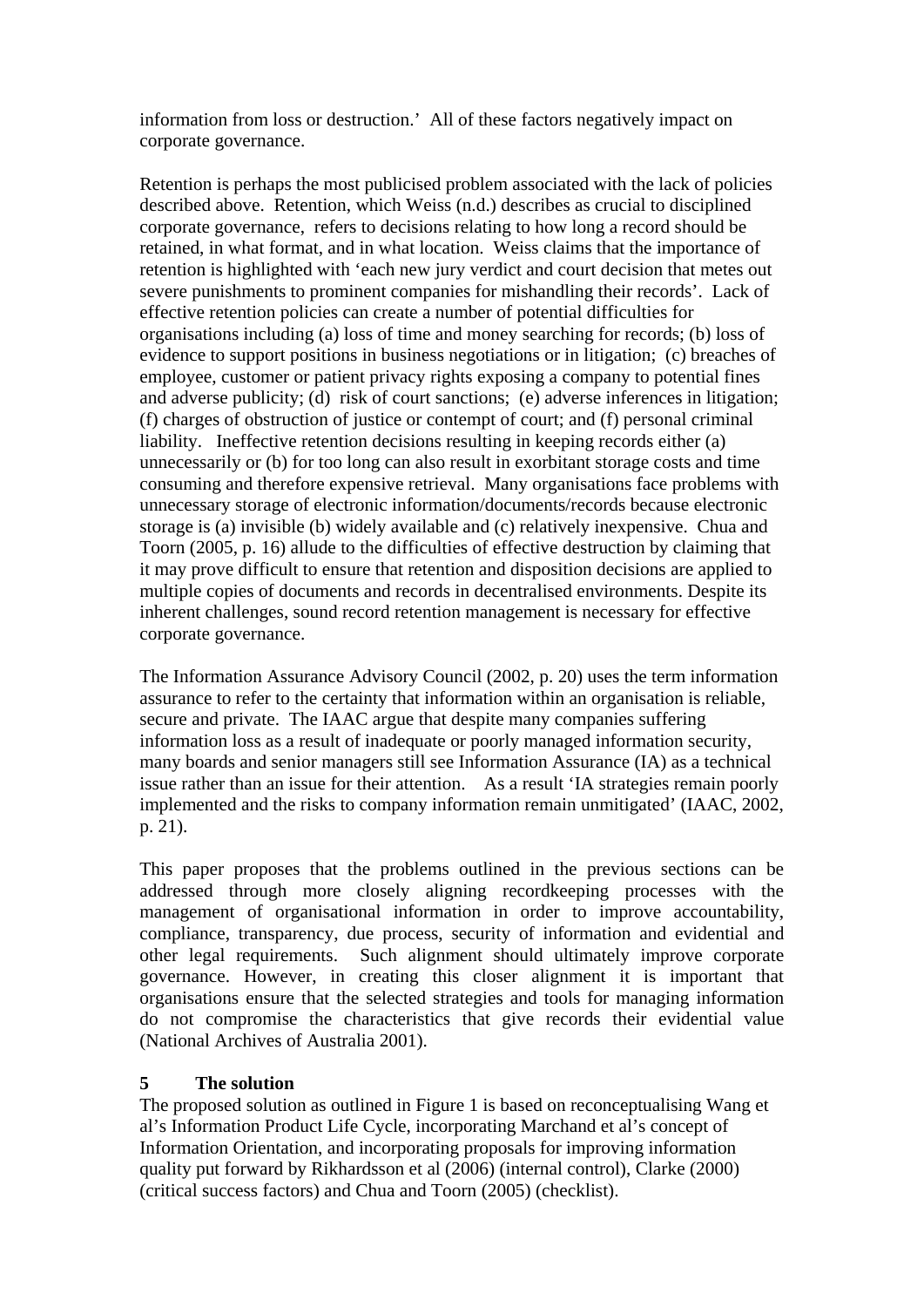## *<insert Figure 1 here>*

## **5.1 Extending the boundaries through adaptation of Wang et al's IP Life Cycle**

If one accepts that information encapsulates data, information, documents and together with the suggestion that document management (as a component of information management) encapsulates both content and records management, a search for a life cycle model that covers all of the components of information management would appear warranted. Table 1 summarises the life cycle components proposed by Wang et al (1988) as well as those proposed by *AS5037-2005* and *AS ISO 15489- 2002*.

### *<insert Table 1 here>*

An examination of the components of the four models of the life cycle of information shown in Table 1 suggests that dividing Wang et al's growth stage into two stages, namely use and maintenance, will allow for a consolidated information life cycle (CILC) model (see Table 2) encompassing all aspects of the information, document and records life cycle models shown in Table 1.

## *<insert Table 2 here>*

In the consolidated information life cycle (CILC) Wang et al's original first stage of the information product life cycle referred to as introduction (creation) includes the creation, receipt (capture) and production of information. The capture stage is a critical component of records management. Appropriate capture ensures that all documentation providing evidence of business activity is captured into the recordkeeping system and that ephemera does not become part of the organisation's information store.

The original Stage 2 of Wang et al's original model has also been split into two stages ie use and maintenance. The Use stage of CILC (Stage 2) incorporates the dissemination, publication and use of information. The Maintenance stage of CILC (Stage 3) encompasses a number of records management functions. These include appropriate organisation of organisational record repositories (paper or digital), version control of documents, appropriate cost effective and secure storage and speed and security of retrieval of information contained in organisational records.

Stage 4 of CILC is maturity. From a records perspective this stage is reached when the record is no longer being added to and is no longer active. At this stage the record is rarely accessed. At this stage previous decisions relating to transfer to inactive or archival storage or disposal will be implemented. Again this is a key stage of information management. Organisational staff must be able to recognise 'mature' information and ensure that (a) evidential and archival records are retained and (b) that records which have no continuing value to the organisation as evidence or are not required under legislation or regulation are destroyed (Stage 5 of CILC). Failure to deal appropriately with 'mature' records can considerably increase information costs for an organisation.

Extending Wang et al's model of the information product life cycle as shown in Table 2 together with other aspects of the proposed solution outlined below may assist organisations in establishing a compliant information management program and improving corporate governance.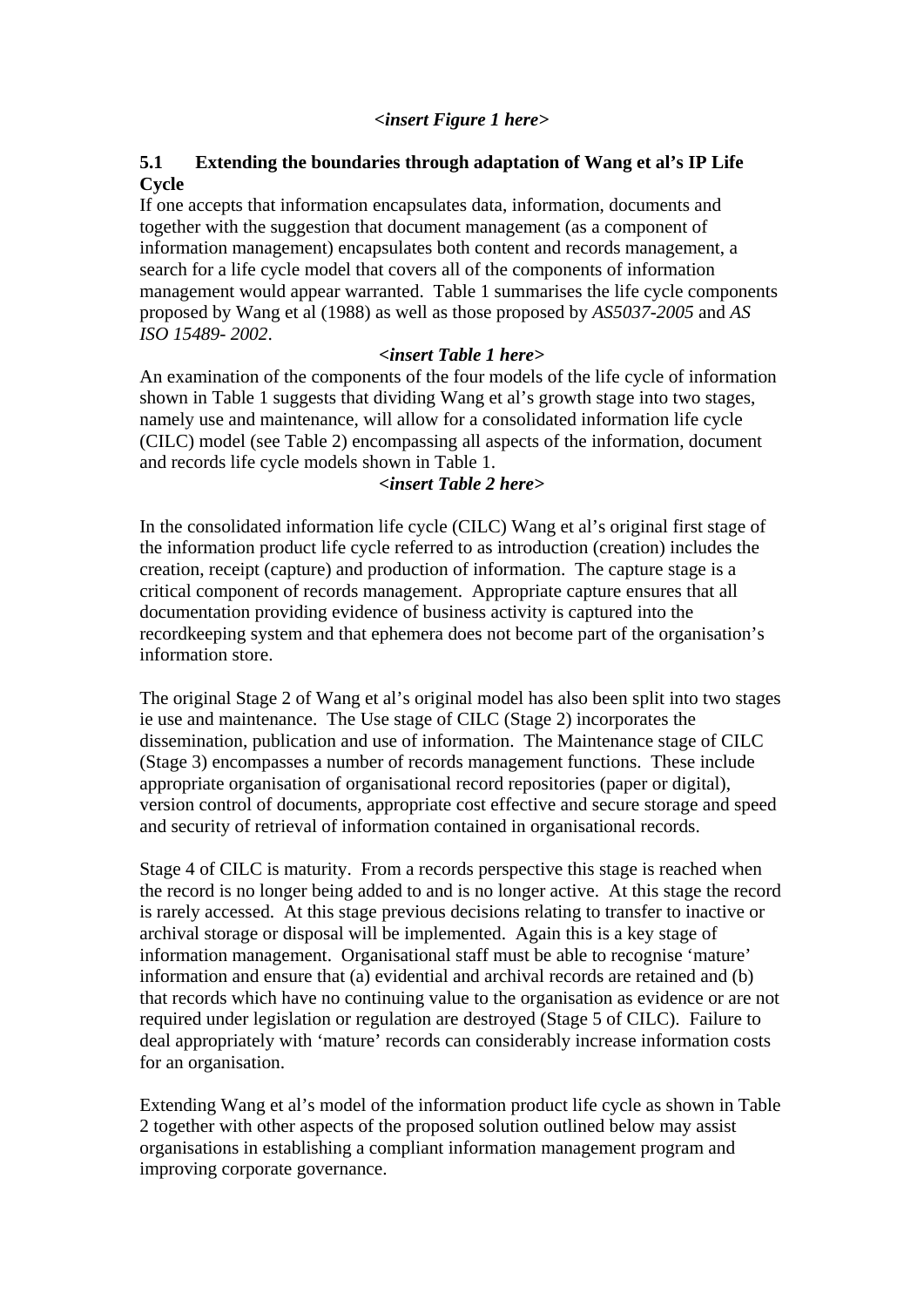# **5.2 Extending the boundaries through a paradigm shift**

The development of the consolidated information life cycle (CILC) model described above has been based on the blurring of the boundaries between information, documents and records. Almost two decades ago Stephens (1988) claimed that up to 80% of corporate electronic information was in the form of text files or documents as opposed 'to the structured number crunching applications that previously dominated business computing. Stephens (1988) proposed that IS departments had moved into the business of document and records management and called for records management knowledge to be applied to information and for the need for IT and records staff to work closely together. Stephens (1988, p. 9) referred to the need for a paradigm shift whereby records management moved from an 'administrative support function' to an information systems and technology function. Stephens (1988) viewed the potential records management contribution to information systems as assisting in finding solutions to (a) the uncontrolled growth of records (b) litigation risk avoidance (c) compliance with recordkeeping laws and regulations (d) permanent and long term preservation of records for archival usage.

Almost 20 years after Stephens' call for stronger collaboration between records management and information systems the need for such collaboration is receiving increasing attention. The Australian National Audit Office (2006, p. 20) found in their 2006 audit that 'Each of the entities audited had recognised that their recordkeeping responsibilities needed to be managed in the context of a broader Knowledge or Information Management framework'. This view is supported by Corbett and Wiggins (2002) who refer to the need for corporate managers and legal counsel to work closely with IT departments to understand how records management functions such as retention, storage and archiving are implemented and how issues such as backup and deletion schedules, variations in data management protocols in different locations and procedures for halting destruction/overwriting of information required to be preserved for legal reasons were handled.

Such a paradigm shift in rethinking organisational responsibilities is key to ensuring that information quality encompasses all those aspects which will ensure a high level of corporate governance. Such thinking needs to extend from senior management to the level of the individual employee as explained below.

# **5.3 Extending the boundaries of IQ by incorporating Marchand et al's concept of Information Orientation**

Marchand, Kettinger and Rollins' (2000) concept of information orientation may represent what is needed to ensure that broad collaboration occurs in relation to the management of information assets. Marchand et al (2000) propose the concept of Information Orientation which comprises three indicators. They list these indicators as (a) information technology practices (ITP), (b) information management practices (IMP) and (c) information behaviours and values (IBV). Information technology practices may encapsulate many of the traditional dimensions of information quality. However, in today's dynamic business environment it would appear to be sound practice to extend the traditional boundaries of IQ to include information management practices and information behaviours and values. Such an extension could be justified on the basis of the need for sound recordkeeping to be incorporated into information management (IMP) in an increasingly litigious corporate environment and on the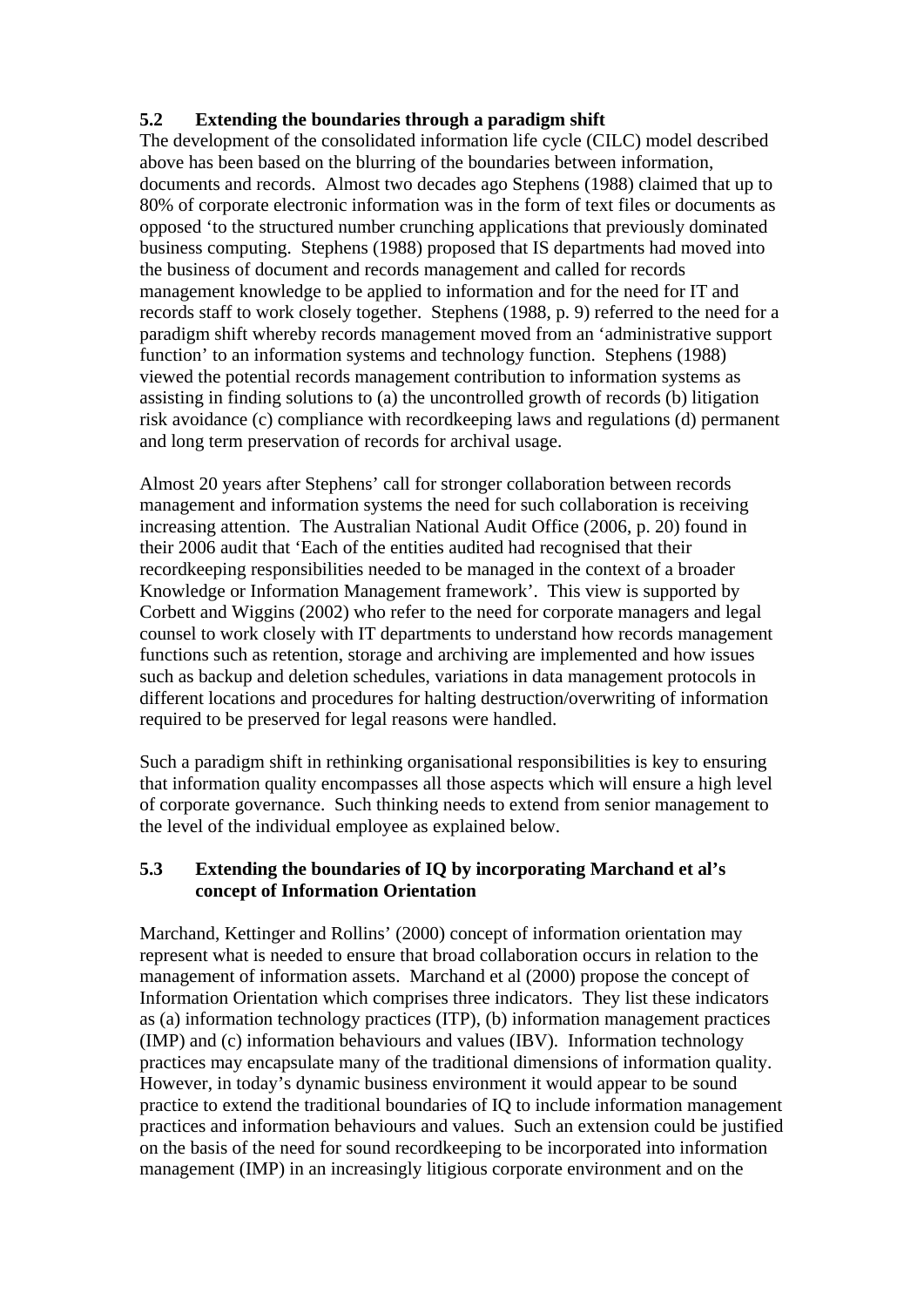basis of end-users needing to assume aspects of recordkeeping functionality (IBV) in increasingly technical corporate environments.

The importance of Marchand's et al's concept of Information Orientation is supported by the work of Rikkardsson et al (2006).

# **5.4 Extending the boundaries of IQ through internal control**

The work of Rikhardsson et al. (2006) and (Rikhardsson, Rohde & Rom 2005) refers to the concept of internal control and its need to focus on two aspects. The first aspect encapsulates controlling behaviour such as use and safekeeping of resources and assets (including information assets) so that strategic, operational, reporting and compliance objectives can be reached. The second aspect refers to controlling the quality of the information that managers use in decision making or reporting to external stakeholders.

It is logical to infer that when we refer to an organisation's Information Quality, based on the work or Marchand et al and Rikhardoon et al, we need to extend the indicators to include aspects of the work of both authors relating to both information management and information behaviours and values. This can present a major challenge to organisations who may benefit from incorporating Clarke's (2000) critical success factors in bringing about required change.

# **5.5 Extending the boundaries of IQ through applying Clarke's critical success factors**

Clarke (2000) proposes a number of critical success factors (Figure 2) needed for successful implementation of sound information management. These factors include commitment, framework, accountability, measurement, and culture.

# *<insert Figure 2 here>*

Clarke proposes that the organisational change required to ensure sound information management and an expanded definition of information quality is unlikely to occur without firm commitment by senior management to (a) the rationale for such change and (b) to the allocation of required resources. Senior management's commitment to the required change needs to be supported appropriate strategy, policy, procedures and communication pathways. The third of Clarke's critical success factors is accountability. All staff should be aware of accountability issues relating to information management and commensurate authority should be assigned to those with accountability for various aspects of the implementation. Clarke suggests that ongoing measurement of success or otherwise of the implementation process and of the relevance of policies and procedures is also required. Finally a culture must be established where staff value information and where staff can distinguish between records and ephemera.

Clarke's critical success factors can be supplemented with the application of Chua and Toorn's checklist to the extended boundaries of IQ as encompassed in information management.

# **5.6 Extending the boundaries of IQ by applying Chua and Toorn's Checklist**

Chua and Toorn's (2005) list of questions originally designed to apply to setting up appropriate document management can be applied in the wider context of organisational records and information. This paper does not suggest that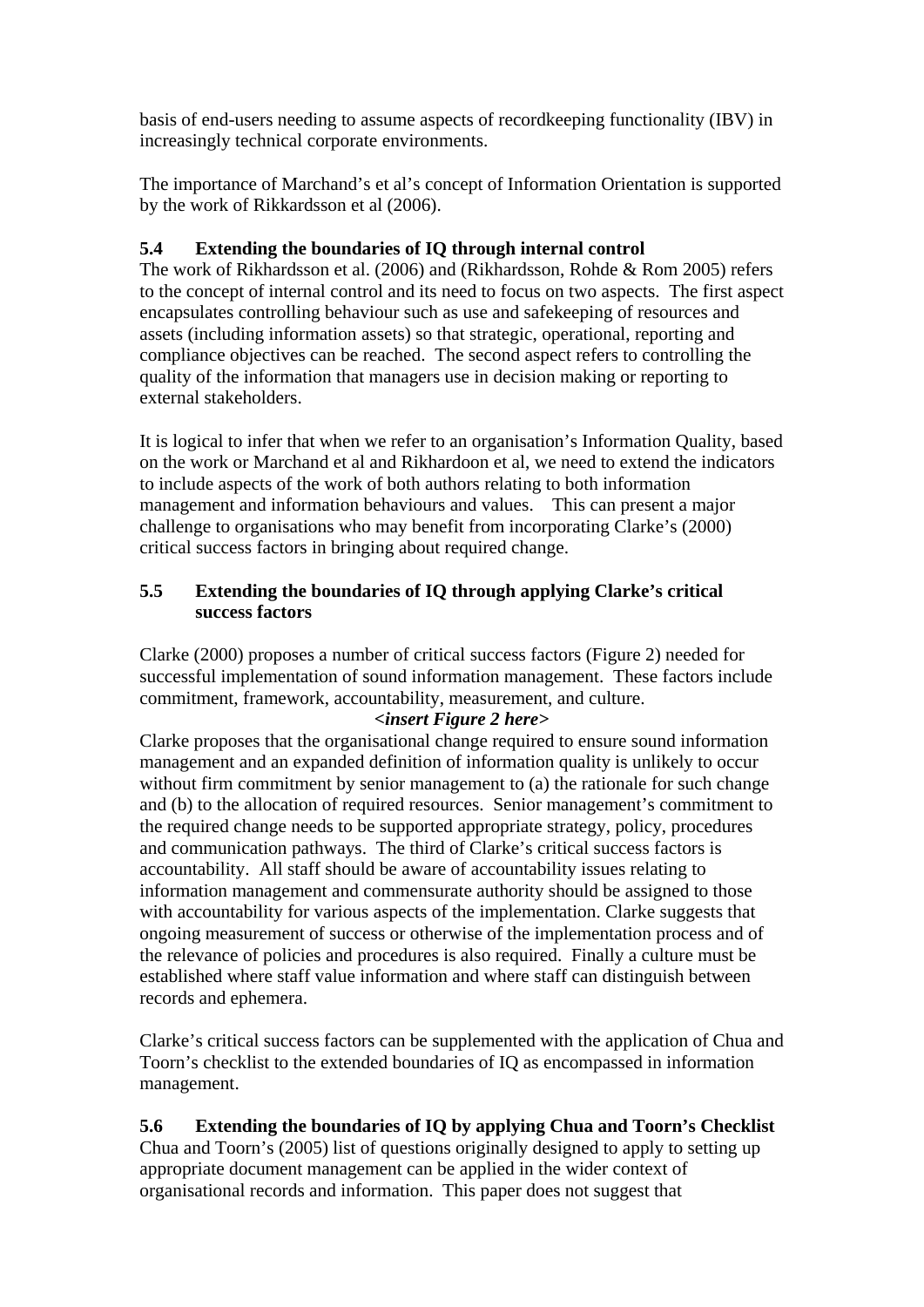organisations do not already incorporate many of these aspects of records management functionality in assessing information quality. However Chua and Toorn's work provides a comprehensive list which can be employed by organisations to assess their IQ within the new extended boundaries proposed by this paper. Chua and Toorn's (2005) questions are outlined in Figure 3 and the topics to which the questions relate are discussed in the remainder of this section.

### **<insert figure 3 here>**

### Creation and capture

The first step in assuring the quality of an organisation's information could be perceived as determining which documents should be created, captured and retained in the information management system. Answering this question should involve consideration of the purpose of creation or capture eg (a) listing all sources containing records requirements relevant to the organisation (b) listing regulatory, business and other requirements to keep records (c) having a risk assessment report endorsed by management and (d) preparing a formal document setting out the organisation's recordkeeping requirements.

#### Storage

The second step in establishing recordkeeping requirements should address the question of How should we keep records? *AS 8000-2003: Good Governance Principles*, Section 2.3.4 states that records should be kept in accordance with *AS ISO 15489.1* and *AS ISO 15489.2* the Australian and International Standard for Records Management and with legislative requirements (Standards Australia 2003c). The method of storage will be in part determined by the intersection between information technology and records and document management within the organisation. A wide range of scenarios exist in this regard ranging from paper based recordkeeping to paper based records managed with records management software to software designed to manage organisational records in paper or digital format to electronic document management software to the latest eDRMS's which manage both documents and records.

#### Classification and Tagging

The third of Chua and Toorn's questions relates to classification and tagging of records. If documents, records, and information (DRI) are to be retained it is essential that they be sorted and maintained according to a system which will place the DRI into its business context, establishing responsibility and authority for its management over time and easing retrieval and access (Standards Australia 2004). This process is carried out allocating appropriate metadata to organisational information and records. *AS ISO 23081.1 Information and documentation – Records Management processes – Metadata for records* (p. 2-3) claims that metadata support a number of business and records management processes (Standards Australia 2004). These processes (Figure 4) are vital in ensuring not only information quality but also a high standard of corporate governance.

### *<insert Figure 3 here>*

### Access, retrieval, tracking and security

An essential component of effectively managing and ensuring the quality of DRI is ensuring that (a) documents, records and information are readily accessible to interested parties, (b) that they can readily retrieve the information they seek, (c) that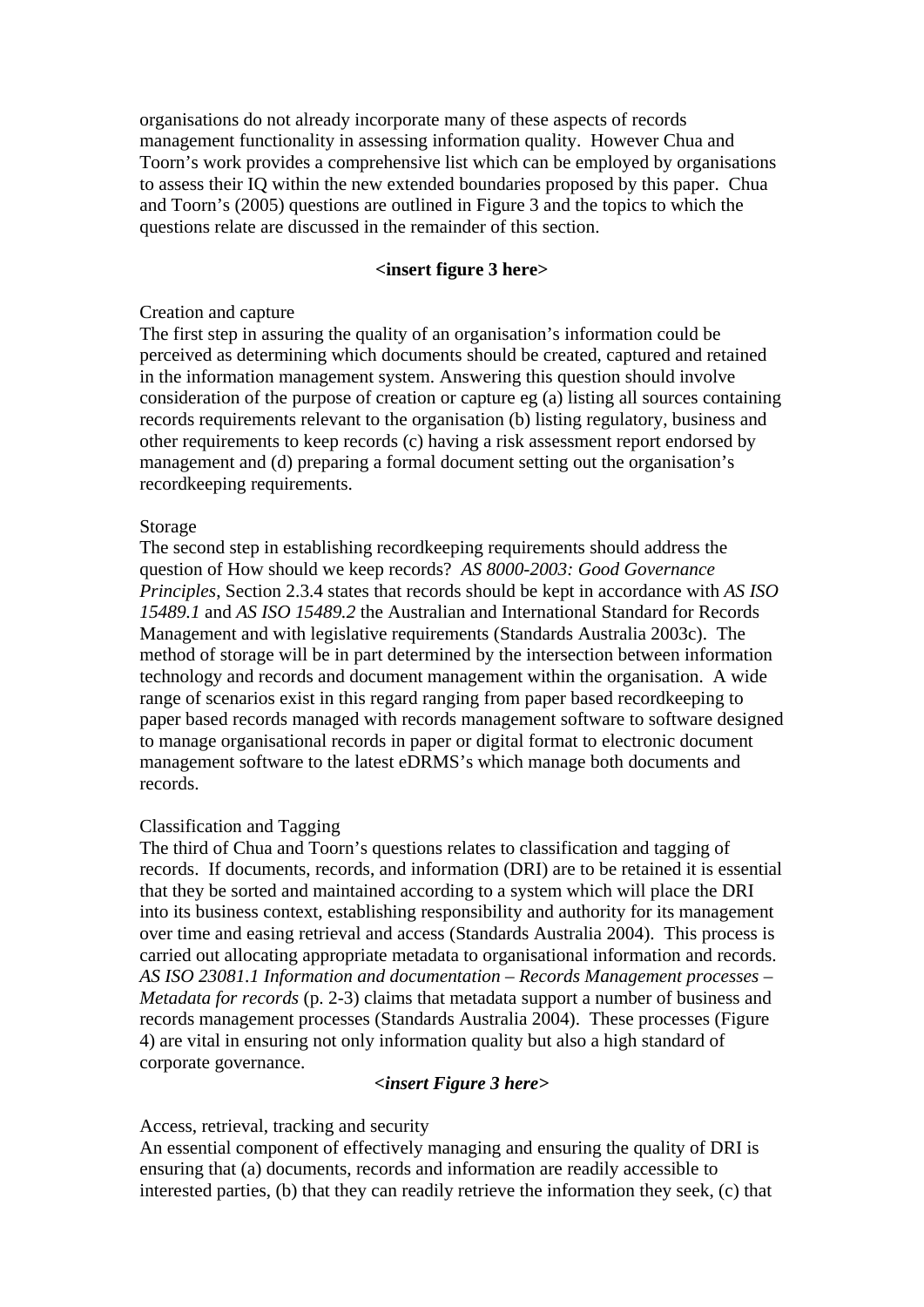the organisation can track access to information and (d) that the security of personal or confidential information is assured. These processes are examples of why Barrett (cited in Willis 2005) claims that records are 'an indispensable element of transparency, both within the organisation and externally. Willis (p. 89) claims that management and disclosure of information is crucial to good governance and explains that effective maintenance of, and appropriate access to, accurate and complete information and records allows regulators or auditors, shareholders or citizens who have a right or an obligation to know what has been done to see what has been done and how it has been done. Additionally, Barrett (2005) argues that transparency enables those charged with the management of organisations to be held accountable and that transparency and accountability help deliver due process because showing how processes have been undertaken allows review, challenge and appeal.

Accompanying the need to ensure transparency through appropriate access, retrieval and tracking processes is the need to ensure the security of information. Willis (2005) stresses that those charged with corporate governance must ensure the security of information 'both in current and transient forms, and in the form of archival records. Poor information security may result in breaches of privacy, archival, contractual or confidentiality obligations and loss of 'corporate intelligence, corporate advantage or valuable intellectual property' (Willis 2005, p. 90).

#### Disposition

Disposition is defined by *AS ISO 15489*, Part 1, Section 3.9 as the 'range of processes associated with implementing records retention, destruction or transfer decisions.' When a record is created and captured the appropriate retention period for that particular type of record should be identified based on relevant legislation, regulation, benchmarks or past practice. During the lifetime of the record transfer from active to inactive storage may be appropriate whilst those records classified as vital or archival will require appropriate secure storage. At the end of their useful life it is essential that records are disposed of in order to control storage costs and avoid unnecessarily long search processes. Weiss (n.d.) stresses the importance of ensuring continued confidentiality or privilege during the destruction of records at the end of their life cycle. Weiss also emphasises the importance of organisations having in place a clear process for suspending a records purge upon notice of potential litigation or other court or regulatory processes. Weiss proposes that organisations can face considerable difficulty when faced with a Litigation Hold involving electronic records. Weiss suggests that the person designated to evaluate the preservation of potentially relevant electronic evidence needs to (a) review the company's electronic information retention architecture (b) meet with IT staff re backup procedures and the company's electronic information recycling policy (c) meet with key players in the litigation to discuss how they manage electronic information (d) preserve potentially relevant electronic evidence and (e) instruct all employees to produce copies of their relevant active files and ensure that all back up media are identified and preserved.

#### Business Continuity

An important duty of those responsible for corporate governance is to ensure business continuity in the event of a disaster. (Pember 1996) claims that 'information risk minimisation should be an essential component of modern business risk management.' Ensuring business continuity requires the identification and protection of vital records. Vital records have been defined by State Records of South Australia (2003) as 'records essential to the organisation. Without them the organisation cannot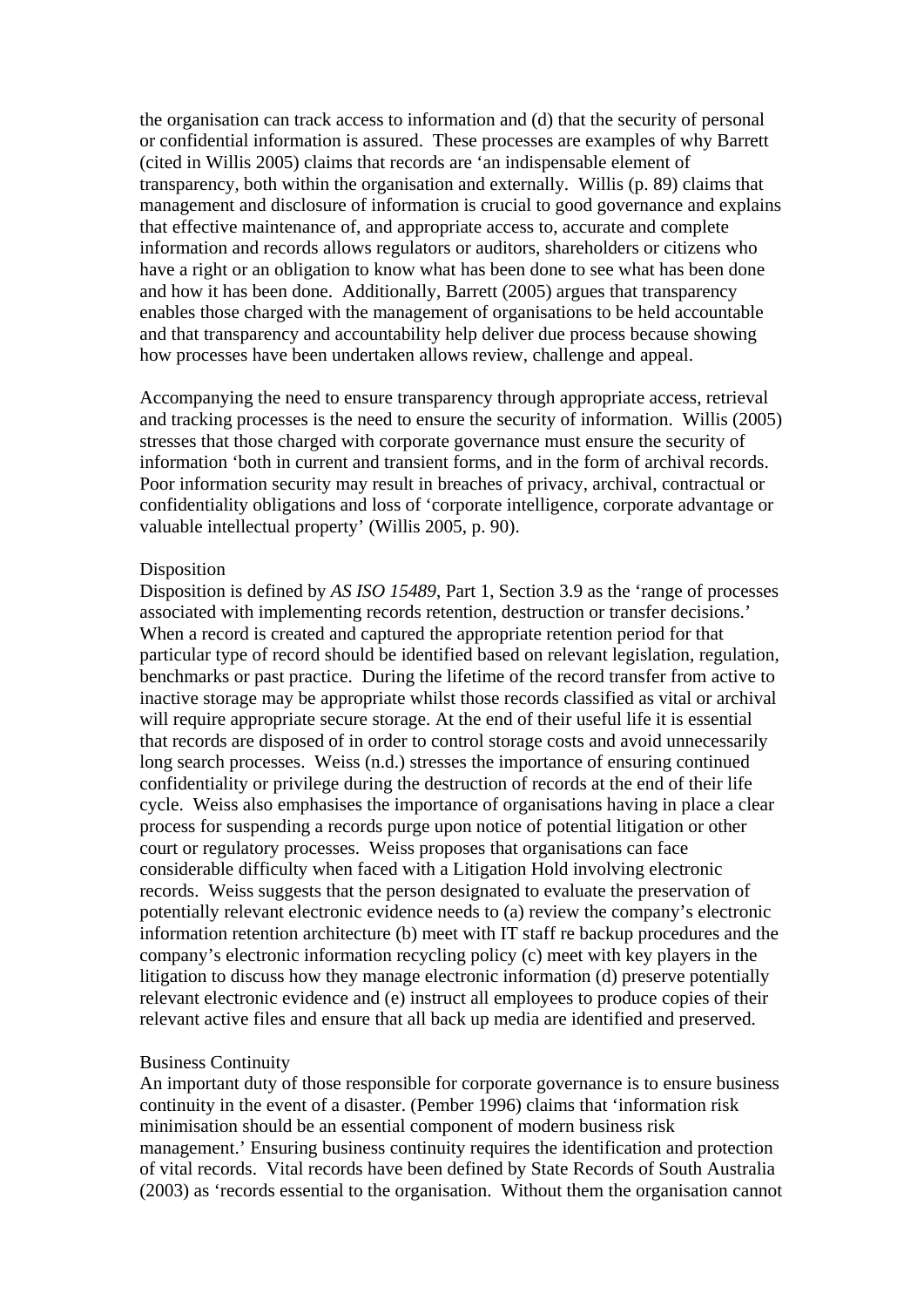establish, conduct or continue business effectively.' Information risk management should also cover the identification and protection of archival records. The Australian Science Archives Project (ASAP) claims that failure to identify and properly manage archival records can lead to 'corporate amnesia' and that archival records play an important role in activities such as (a) administrative continuity; (b) maintenance of corporate memory and identity; (c) corporate planning; (d) risk management; (e) internal and external accountability; (f) provision of evidence (g) public relations; and (h) providing resources for historical analysis

### Evidence and litigation requirements

Both paper and digital DRI may be required as evidence or in the case of litigation. Whilst paper DRI have traditionally required careful management to ensure their acceptability as evidence or in litigation, the diverse formats of digital DRI pose new problems for organisations. Carr (2006, p. 109) defines e-discovery as the process of' 'finding and producing electronic documents in response to litigation or regulatory requirements'. The term digital forensics has been coined to describe the processes involved in discovering the many sources of digital evidence which may exist within an organisation's DRI. Carr (2006, p 109) explains that the cost of responding to requests by civil litigants, regulators or criminal prosecutors can be very high if corporate DRI are poorly organized and difficult to search. Howell and Rubin (2007) describe the two types of information which can be gleaned through digital forensics as content information which refers to the textual data resident on the system and usage information which indicates how the system or data was used. Organisations need to ensure that all DRI are created and managed to ensure that all elements of both content and usage information are readily available in order to 'evaluate, authenticate and give context to emails and other electronic records' which may be required as evidence or in litigation proceedings.

Carr (2006, p 109) suggests that organisations should implement the following policies to ensure that discovery requests can be met. Firstly organisations should examine document and e-mail archiving technologies to ensure they can recover potential evidence, in addition to their backup and disaster recovery function. Secondly organisations need to revise document and e-mail retention policies. Thirdly care should be taken to delete old messages on a regular basis whilst ensuring that destruction of potential evidence can be promptly halted in response to a court order. Fourthly organisations need to determine whether data is being retained inadvertently, perhaps on individual PCs or backups from PCs, even after it has been deleted from central corporate archive. Finally organisations should investigate the use of e-discovery tools and services which can help speed the recovery of data from backup tapes or other media and shorten the time required to search for relevant information.

### Email

Ghahremani (2005) describes email as the most troublesome source of electronic records and refers to the growth of email in both volume and business importance. Ghahremani reports the results of a survey by the Association for Information and Image Management which reported that 70% of respondents stated that they used email to negotiate contracts and almost 50% used it to respond to formal regulatory inquiries. Ghahremani cites Randolph Kahn founder of a consulting company specialising in compliance, policy, and legal issues related to information management as saying "Today businesses regularly execute contracts with a click,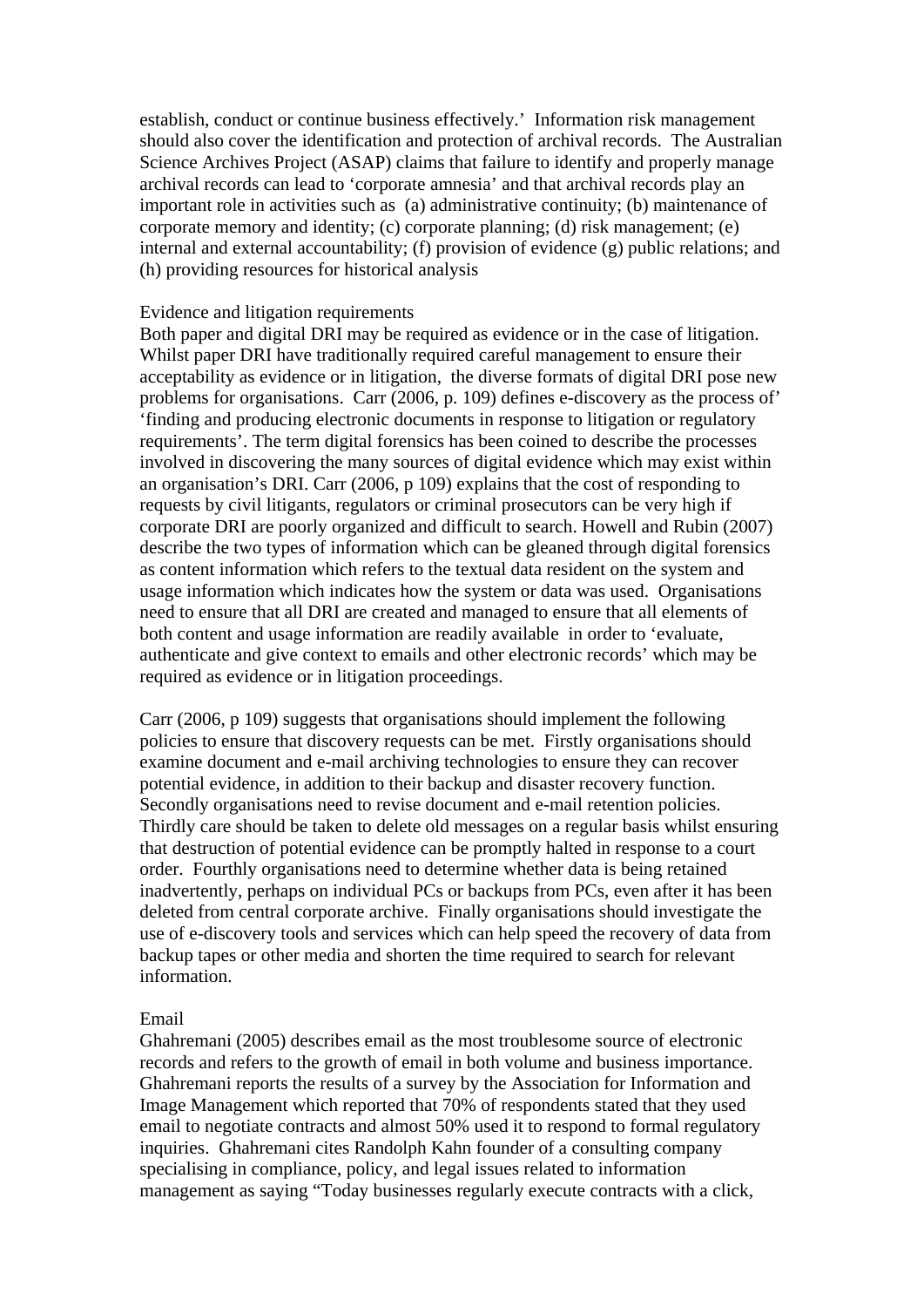amend them with a voice-mail message and breach them with a blog." Carr (2006, p109) explains that civil litigants, regulators and criminal prosecutors now commonly ask for copies of email communications. Users need to recognise that email could represent an organisational record, or could be required as potential evidence or could be required to comply with legislation or regulation and may be required to be retained for varying lengths of time. A clear retention policy developed by a multidisciplinary team comprising those with knowledge of relevant legislation, compliance issues, records management, lines of business and IT is essential to achieve effective email management.

### Culture

Effective corporate governance requires intense collaboration at both an internal and an external level. Clarke (2000) suggests that sound information management practice requiring collaboration between eg IT staff, records management staff and end users has the potential to promote ethical conduct and reduce the risk of corruption. However, irrespective of the time taken to develop policies and processes for improving corporate governance through high quality information management, success will not be achieved without an appropriate organisational culture. Governance processes need to be aligned with the culture of the organisation. Irrespective of the nature of an organisation's culture, all staff from CEO to the most junior employee must understand the importance of documents, records and information together with their personal accountability for appropriate creation, capture, management and disposition of DRI.

### **Training**

As mentioned throughout this document the transition to a digital records environment has placed more recordkeeping responsibility on the end-user. While the latest software packages have the potential to remove some of the recordkeeping decision making from the end user, all employees require a fundamental knowledge of their responsibilities in dealing with DRI. Such knowledge and the willingness to treat DRI appropriately are important indicators of effective information and corporate governance and as stated by Ghahremani (2005) the courts are likely to look more favourably on a bad policy enforced consistently than a great policy enforced inconsistently. Training needs to be ongoing with employees receiving consistent messages on how to deal effectively with DRI. This may require both a cultural and a behavioural change for the corporation.

The various aspects of the solution outlined in this section provide a platform for organisations endeavouring to improve information quality and corporate governance. The records management functionality discussed above should be incorporated into information and records management systems operating as part of business processes (Willis 2005). Willis (2005, p. 94) suggests that a situation where these systems are an 'add-on' or 'overhead' which occurs alongside or after the actual business processes is a recipe for disaster. In this situation, those responsible for creating the information may not be concerned with the appropriateness or implementation of the records management system while those responsible for the implementation of the information and records management systems may not be able to keep up with the pace of information.

### Conclusion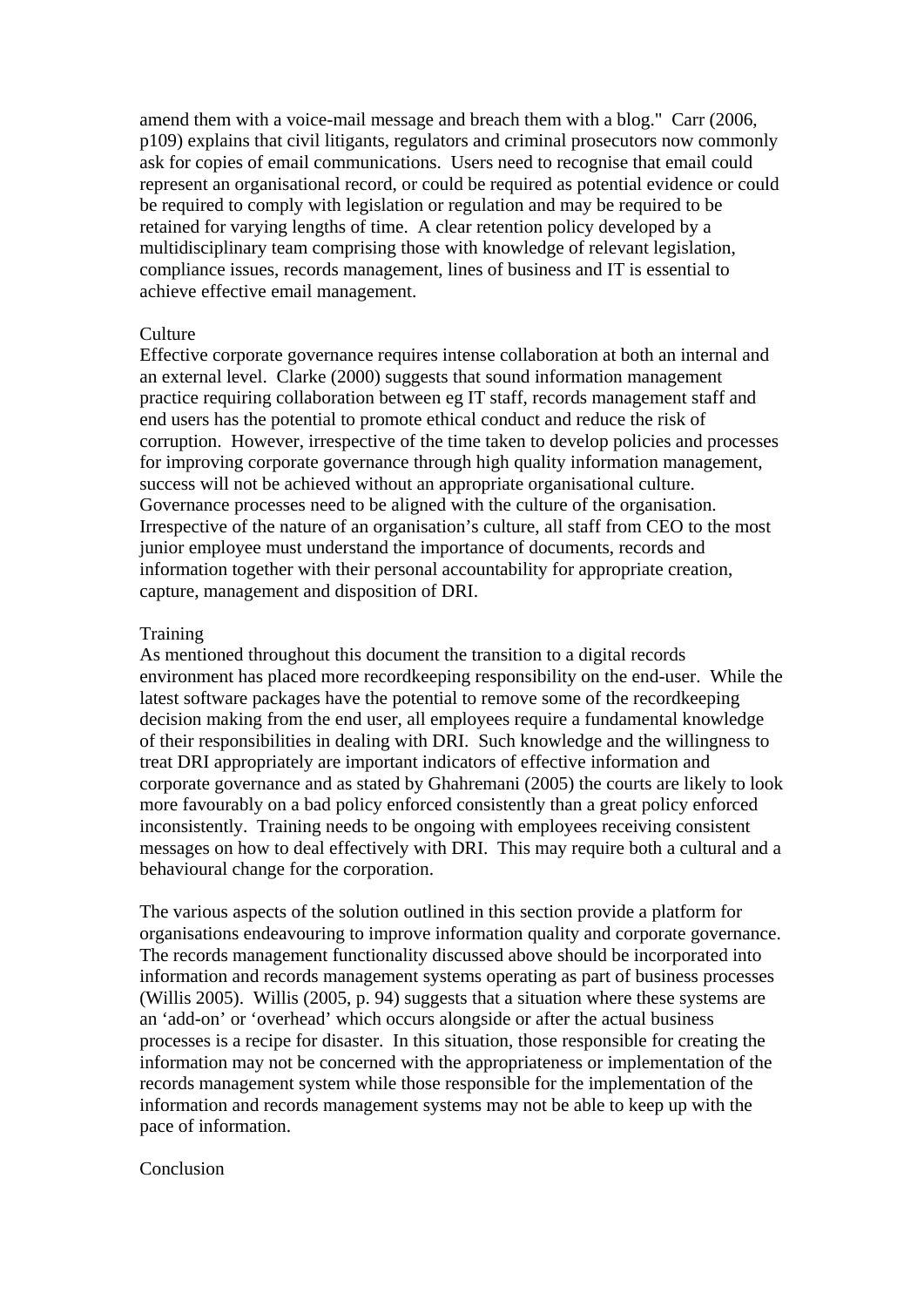Governance is about control, accountability, responsibility and authority and governance is a key issue for all organisations (McManus 2004). This paper proposes that the quality of information utilised in information and records management underpins many of the vital aspects of corporate governance. Effective corporate governance may therefore be dependant upon extending the boundaries of traditional IQ dimensions.

The paper suggests that implementing the extended dimensions of information quality may be achieved through bringing together a number of aspects of the literature relating to information quality, information management and corporate governance. The proposed solution begins with adaptation of Wang et al's model of the information life cycle.to incorporate a number of aspects of information management. Secondly the paper proposes that a paradigm shift in thinking as proposed by Stephens (1988) may be required to ensure that collaboration between records management staff and information systems staff is achieved. Such collaboration is required to control the growth of records, avoid litigation, comply with a raft of laws and regulations and to ensure preservation of vital and archival records. Thirdly the proposed solution addresses the cultural change that may be required in achieving this reconceptualisation of information quality. Marchand et al's concept of information orientation together with Rikhardsson's 'internal control' are considered as being useful to bringing about such behavioural and attitudinal change. Finally the proposed solution suggests that the implementation of effective records and information management based on the extended dimensions of IQ could be assisted by the adoption of Clarke's critical success factors together with Chua and Toorn's checklist of questions which can be applied to assess the soundness of information management processes.

With the increased regulation of public companies caused by the Sarbanes-Oxley Act, corporate perspectives on records management are in transition from that of records management as a 'cost-centre' to that of information as a key corporate asset and its management as a strategic imperative. The increasingly digital environment accompanied by the plethora of locations in which documents, records and information can be created, maintained or deleted has dictated the need for records management functionality to be regarded as a core criteria in assessing the quality of an organisation's information. This paper provides a possible solution to bringing about the required extension to the traditional boundaries of IQ in order to bring about improvement to information management processes and corporate governance.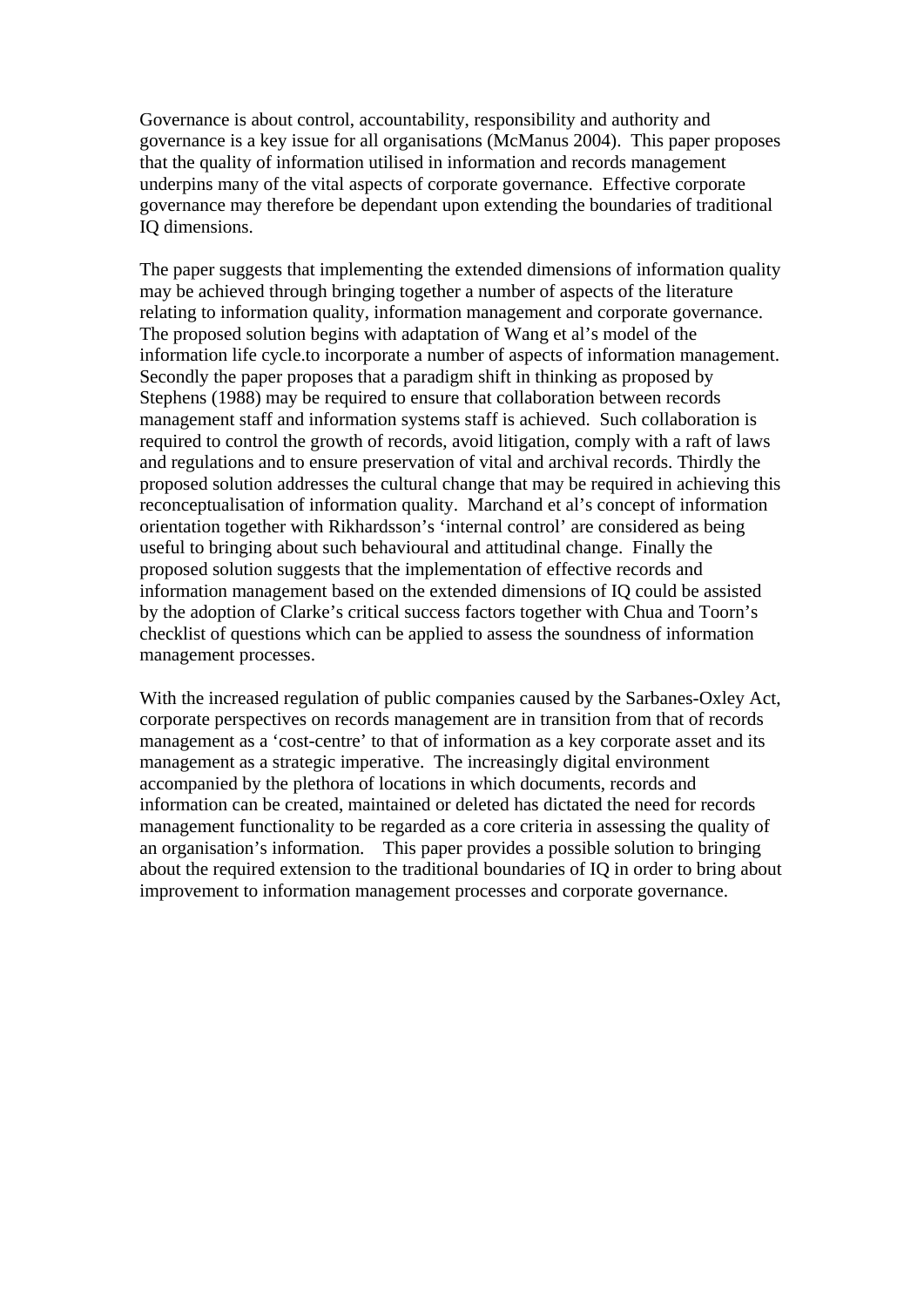#### **List of References**

- Anderson, A, Herring, P & Pawlicki, A 2005, 'EBR: The Next Step', *Journal of Accountancy*, vol. 199, no. 6, pp. 71-4.
- ARMA International 2002, *Information management: a business imperative*, viewed 01 June 2005, <[http://www.arma.org/odf/rim\\_imperative.pdf/>](http://www.arma.org/odf/rim_imperative.pdf/%3E).
- *Australian Science Archives Project (ASAP)*, University of Melbourne, <[http://www.asap.unimelb.edu.au/asap\\_pro.htm>.](http://www.asap.unimelb.edu.au/asap_pro.htm%3E)
- Australian National Audit Office 2006, *Performance Audit: Audit Report No. 6 2006- 2007 - Recordkeeping including the Management of Electronic Records*, Commonwealth of Australia, Canberra.

Australian Stock Exchange 2003, *Principles of Good Corporate Governance and Best Practice Recommendation*.

- Ballou, D, Madnick, S & Wang, R 2004, 'Special Section: Assuring Information Quality', *Journal of Management of Information Systems*, vol. 20, no. 3, pp. 9- 11.
- Barrett, P 2005, *Presentation to National Archives of Australia Advisory Council*, 11 August 2000, [<www.anao.gob.au/WebSite.nsf/Publications/4!256AE90015F69B4A25694B0003839B>](http://www.anao.gob.au/WebSite.nsf/Publications/4!256AE90015F69B4A25694B0003839B%3E).
- Carr, DF 2006, 'E-Discovery', *Baseline*, no. 66, pp. 109-.
- Chandler, TB & Wardwell, WC 2006, 'Best Practices For Documenting Board Meetings', *Corporate Board*, vol. 27, no. 159, pp. 10-16.
- Chua, Q & Toorn, CV 2005, *Documents, risk and the fate of your organisation: Document management in the age of corporate accountability*, WHITE PAPER.
- Clarke, M 2000, 'Ethics and Records Management', paper presented to Records Management Association of Australia State Conference Qld, 01 August.
- Corbett, RJ & Wiggins, RB 2002, 'Electronic Discovery Surpasses Paper Filings in M&A Regulatory Reviews', *Mergers & Acquisitions: The Dealmaker's Journal*, vol. 37, no. 11.
- Dickins, D & Bishop, ML 2007, 'Board Document Retention: Five Best Practices', *Corporate Board*, vol. 28, no. 164, pp. 12-5.
- Eisenhardt, KM 1989, 'Agency theory: assessment and review', *Academy of Management Review*, vol. 14, no. 1, pp. 57-74.

Ghahremani, Y 2005, 'An ounce of retention', *CFO*, vol. 21, no. 13, pp. 45-7.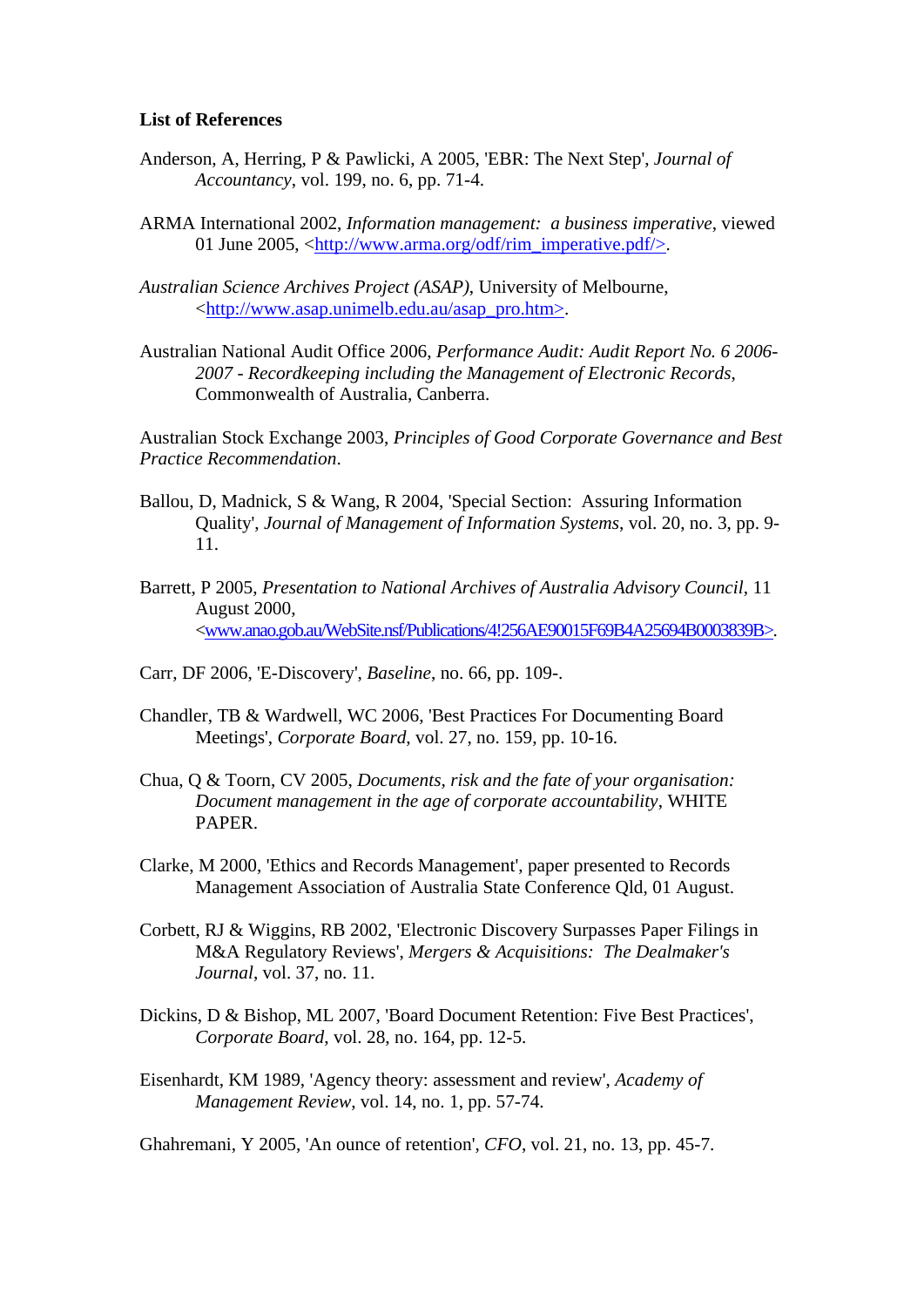- *HIH Insurance Royal Commission Report*, 2003, Commonwealth of Australia, viewed 11 April 2005, <www.hihroyalcom.gov.au/finalreport/>.
- Holmstrom, B 1979, 'Moral hazard and observability', *The Bell Journal of Economics*, vol. 10, pp. 74-91.
- Information Assurance Advisory Council 2002, *Engaging the Board: Corporate Governance & Information Risk*, IAAC.
- Levinthal, D 1988, 'A survey of agency models of organisations', *Journal of Economic Behavior and Organization*, vol. 9, pp. 153-85.
- Marchand, DA, Kettinger, WJ & Rollins, JD 2000, 'Information orientation: People, technology and the bottom line', *Sloan Management Review*, pp. 69-79.
- McManus, J 2004, 'Working Towards an Information Governance Strategy', *Management Services*, vol. 48, no. 8, pp. 8-13.
- National Archives of Australia 2001, *The DIRKS Manual: A Strategic Approach to Managing Business Information*, Commonwealth of Australia, viewed 15 June 2006, <http://www.naa.gov.au/recordkeeping/dirks/dirksman/part1.html#bg2>.
- Pember, M 1996, 'Information disaster planning: an integral component of corporate risk management', *Records Management Quarterly*, vol. 30, no. 2, pp. 31-6.
- Queensland Government 2003, *Best Practice Guide to Recordkeeping*, Queensland Government.
- Radner, G 2006, 'Board Communications In The Internet Age', *Corporate Board*, vol. 27, no. 159, pp. 17-20.
- Rikhardsson, P, Rohde, C & Rom, A 2005, *Exploring Enterprise Systems and Management Control in the Information Society: Developing a Conceptual Framework*, Las Vegas, USA, 10-11 December 2005.
- Rikhardsson, P, Best, P, Green, P & Rosemann, M 2006, *Business Process Risk Management, Compliance and Internal Control: A Research Agenda*, Melbourne.
- Rutherford, MA, Buchholtz, AK & Brown, JA 2007, 'Examining the Relationships between Monitoring and Incentives in Corporate Governance', *Journal of Management Studies*, vol. 44, no. 3, pp. 414-30.
- Sen, K 2001, 'Does the measure of information quality influence survival bias?' *International Journal of Quality and Reliability Management*, vol. 18, no. 9, pp. 967-81.

Standards Australia 2002, *AS ISO 15489.1 Records Management: Part 1*

---- 2002, *AS ISO 15489.2 Records Management: Part 2: Guidelines*.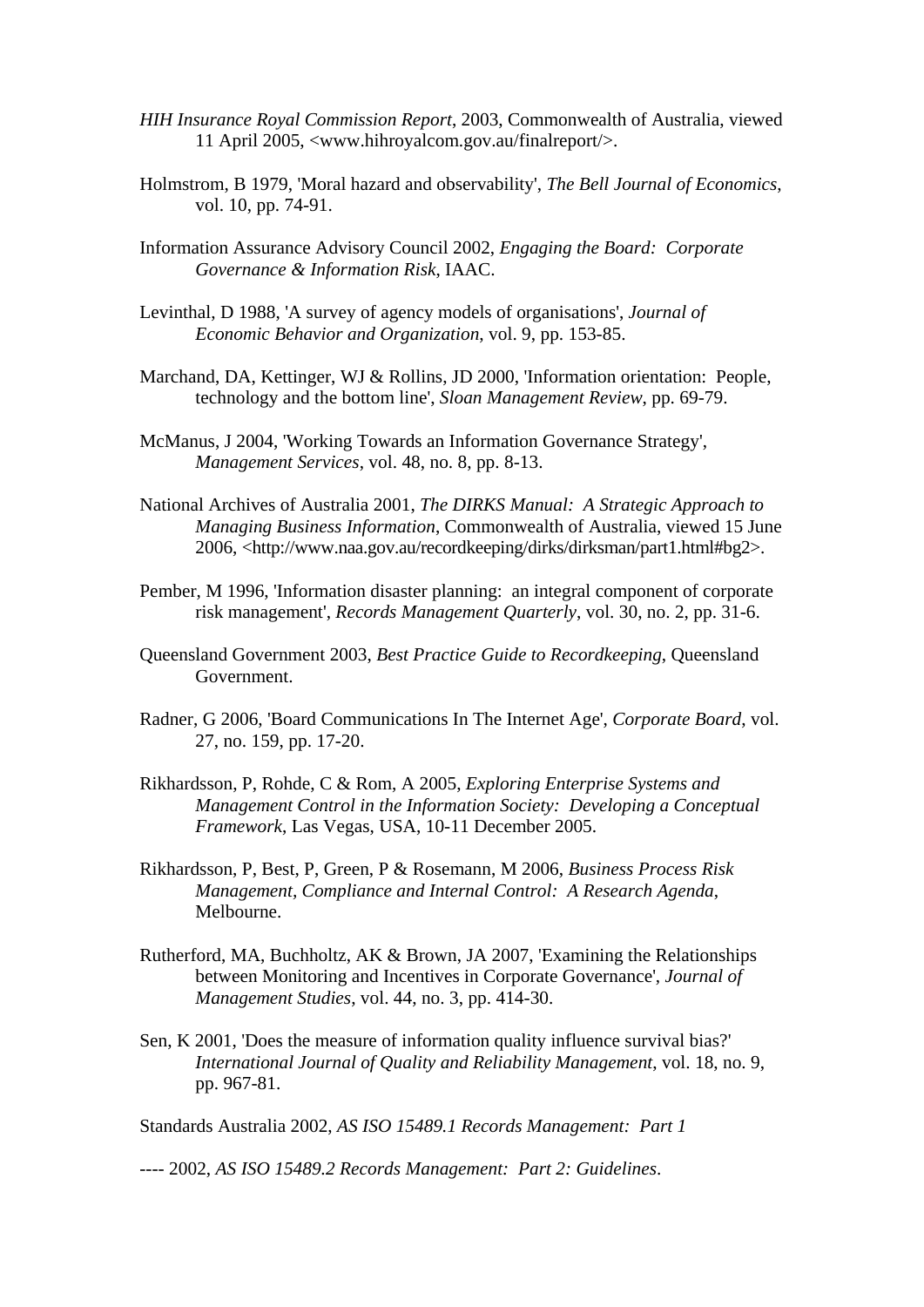- ---- 2003a, *AS 8002-2003: Organisational Codes of Conduct*, Standards Australia, Sydney.
- ---- 2003b, *AS 8003-2003: Corporate Social Responsibility*, Standards Australia, Sydney.
- ---- 2003c, *AS 8000-2003: Good Governance Principles*, Standards Australia International Ltd, Sydney.
- ---- 2004, *AS ISO 23081.1: Information and documentation Records Management Processes - Metadata for Records*.
- ---- 2005, *AS 5037-2005 Knowledge Management*, Standards Australia, Sydney.
- ---- 2006a, *HB 408-2006: Corporate Governance Culture*, Standards Australia, Sydney.
- ---- 2006b, *AS 3806-2006: Compliance programs*, Standards Australia, Sydney, NSW.
- State Records of South Australia 2003, *Records Management Disaster Planning*  [http://www.archives.sa.gov.au/files/management\\_guidelines\\_ARM\\_disasterplanning.pdf](http://www.archives.sa.gov.au/files/management_guidelines_ARM_disasterplanning.pdf)
- Stephens, D 1988, 'Megatrends in records management', *Records Management Quarterly*, vol. 32, no. 1, pp. 3-6, 8-9.
- Tapscott, D & Ticoll, D 2003, *The Naked Corporation: How the Age of Transparency will Revolutionize Business*, Free Press.
- Treasury Board of Canada Secretariat Information Management Division 2004, *Framework for the management of information in the Government of Canada*, Draft Version 1, <http://www.tbs-sct.gc.ca/fmi-cgi/standard-norme/riskrisque/risk-risque\_e.doc>.
- Wang, RY & Strong, DM 1996, 'Beyond accuracy: What data quality means to data consumers', *Journal of Management of Information Systems*, vol. 12, no. 4, pp. 5-33.
- Wang, RY, Reddy, MP & Kon, HB 1995, 'Toward quality data: An attribute-based approach', *Decision Support Systems*, vol. 13, no. 3-4, pp. 349-72.
- Wang, RY, Lee, YW, Pipino, LL and Strong, DM 1998, 'Manage Your Information as Product', *Sloan Management* Review, Summer, pp. 95-105.
- Weiss, CN n.d., *Corporate Governance The Importance of a Compliant Record Retention Program*, ABA Section of Business Law: Practical Resources for the Business Lawyer.
- Willis, A 2005, 'Corporate Governance and Management of Information and Records', *Records Management Journal*, vol. 15, no. 2, pp. 86-97.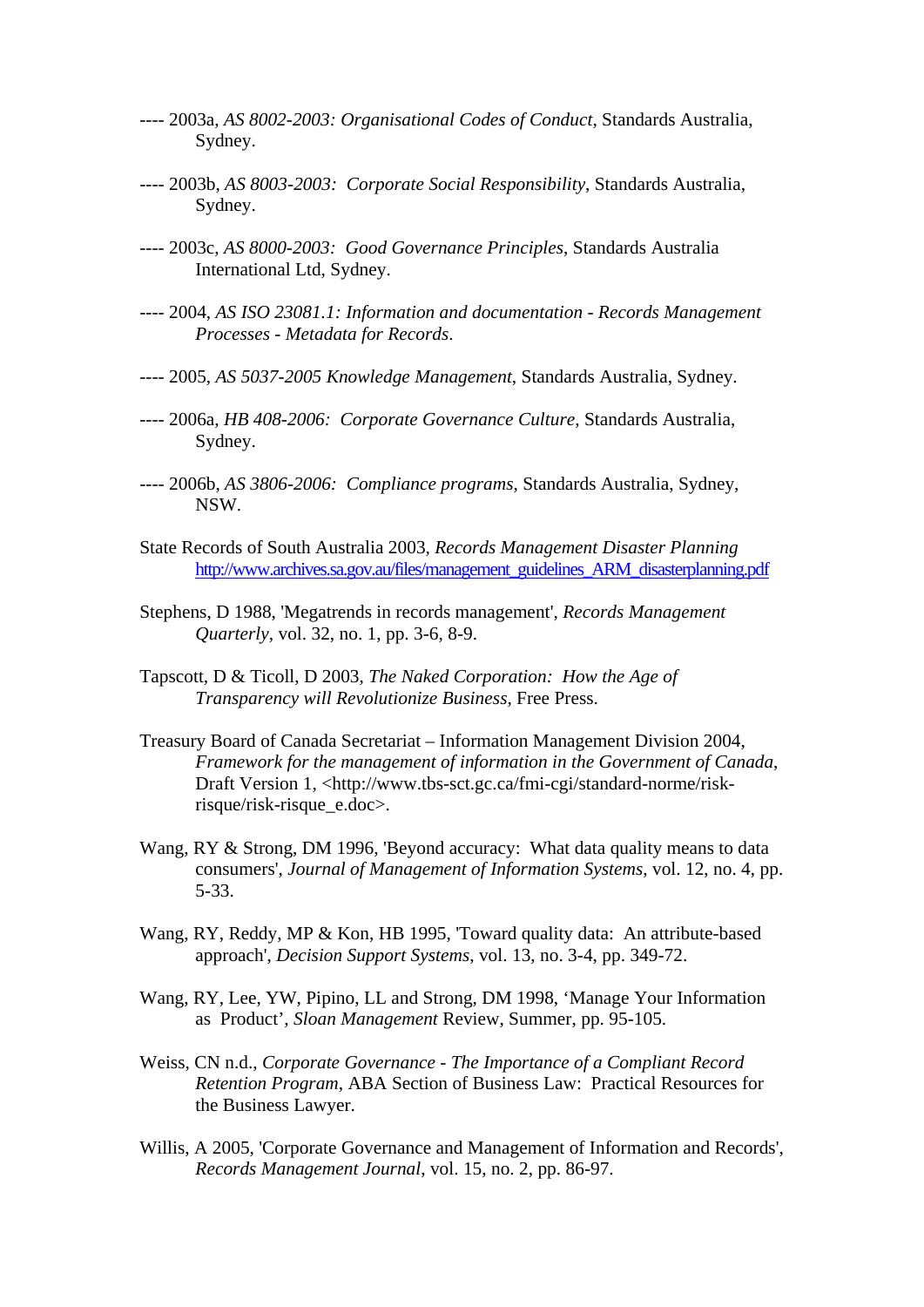**Figure 1: IQ, RIM and Corporate Governance** 

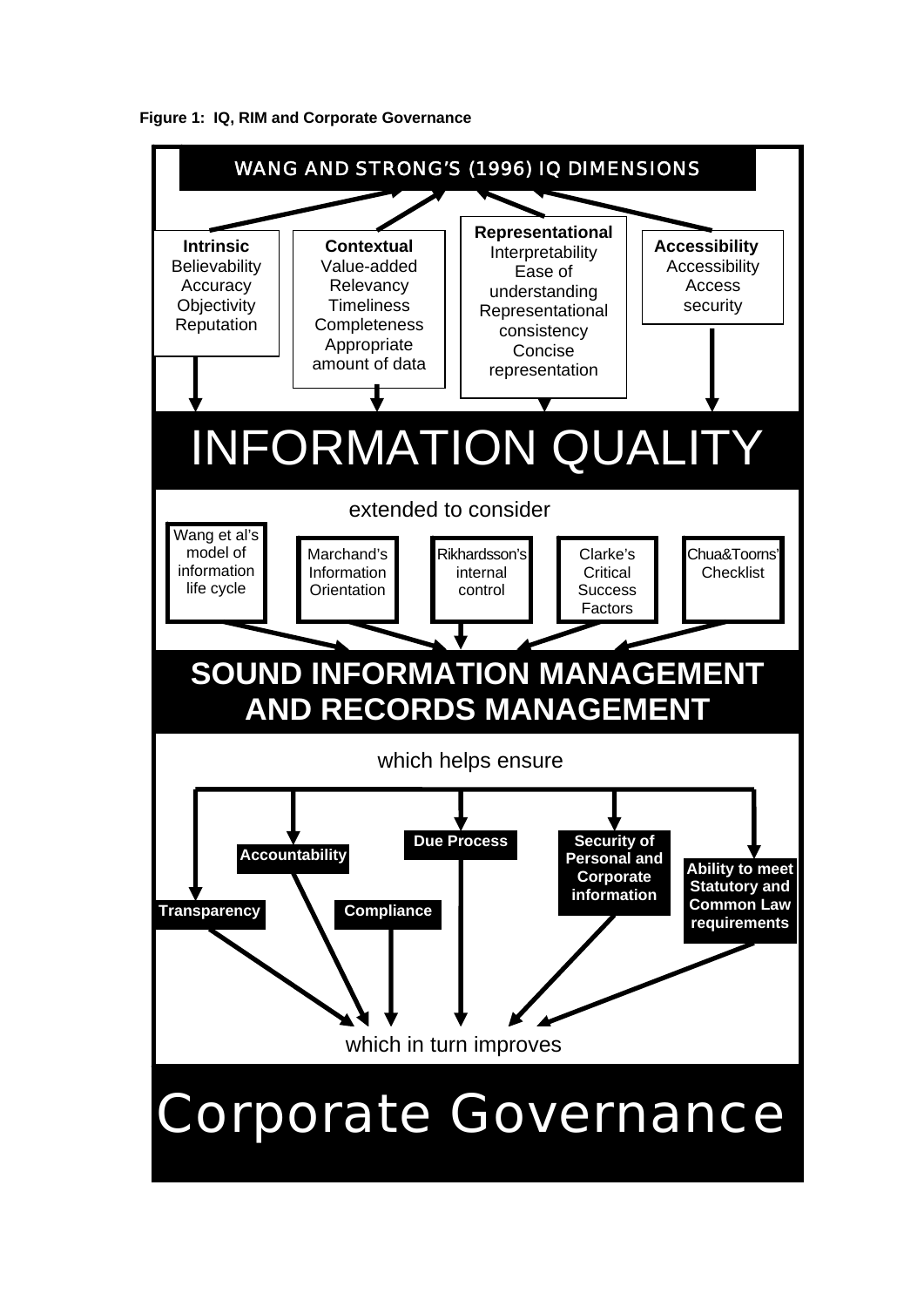|                                                 | rable i. Todi perspectives on the imormation Life Oycle |                               |                                                   |
|-------------------------------------------------|---------------------------------------------------------|-------------------------------|---------------------------------------------------|
|                                                 | AS 5037-2005                                            | AS 5037-2005                  | AS ISO15489-2002,                                 |
| Wang et al (1988)                               | Knowledge                                               | Knowledge                     | Part 1, section 3.16                              |
|                                                 | Management, section                                     | Management                    |                                                   |
|                                                 | A5                                                      | Section 6.10                  |                                                   |
| <b>Information Product</b><br><b>Life Cycle</b> | <b>Information</b><br><b>Management Life</b><br>Cycle   | <b>Document Life</b><br>Cycle | <b>Records</b><br><b>Management Life</b><br>Cycle |
| 1 Introduction<br>(creation)                    | Creation                                                | Creation                      | Creation                                          |
| 2 Growth                                        | Production                                              | <b>Version Control</b>        | Receipt                                           |
| 3 Maturity                                      | Collection                                              | Publication                   | Maintenance                                       |
| 4 Decline                                       | Organisation                                            | Organisation                  | Use                                               |
|                                                 | Storage                                                 | Storage                       | Disposition*                                      |
|                                                 | Retrieval                                               | Retrieval                     |                                                   |
|                                                 | <b>Dissemination</b>                                    | Retention                     |                                                   |
|                                                 |                                                         | Disposal                      |                                                   |

**Table 1: Four perspectives on the Information Life Cycle** 

\*AS ISO 15489 defines disposition as either the disposal of records or the permanent storage i.e. archiving of records of continuing value.

|                                                           | AS 5037-2005                                          | AS 5037-2005                  |                                                   |  |
|-----------------------------------------------------------|-------------------------------------------------------|-------------------------------|---------------------------------------------------|--|
| <b>Wang et al (1988)</b>                                  | Knowledge                                             | Knowledge                     | AS ISO15489-2002,                                 |  |
|                                                           | Management, section                                   | Management                    | Part 1, section 3.16                              |  |
|                                                           | A <sub>5</sub>                                        | Section 6.10                  |                                                   |  |
| <b>INFORMATION</b><br><b>PRODUCT LIFE</b><br><b>CYCLE</b> | <b>Information</b><br><b>Management Life</b><br>Cycle | <b>Document Life</b><br>Cycle | <b>Records</b><br><b>Management Life</b><br>Cycle |  |
|                                                           |                                                       |                               |                                                   |  |
| 1 Introduction                                            | Creation                                              | Creation                      | Creation                                          |  |
| (creation)                                                | Production                                            |                               | Receipt (Capture)                                 |  |
|                                                           |                                                       |                               |                                                   |  |
| 2 [Use]                                                   | Dissemination                                         | Publication                   | Use                                               |  |
|                                                           |                                                       |                               |                                                   |  |
|                                                           | Collection                                            | <b>Version Control</b>        |                                                   |  |
| 3 [Maintenance]                                           | Organisation                                          | Organisation                  | Maintenance                                       |  |
|                                                           | Storage                                               | Storage                       |                                                   |  |
|                                                           | Retrieval                                             | Retrieval                     |                                                   |  |
|                                                           |                                                       |                               |                                                   |  |
| 4 Maturity                                                |                                                       | Retention                     |                                                   |  |
|                                                           |                                                       |                               | Disposition*                                      |  |
| <b>5 Decline</b>                                          |                                                       | Disposal                      |                                                   |  |

**Table 2: Consolidated Information Life Cycle Model (CILC)** 

\*AS ISO 15489 defines disposition as either the disposal of records or the permanent storage ie archiving of records of continuing value.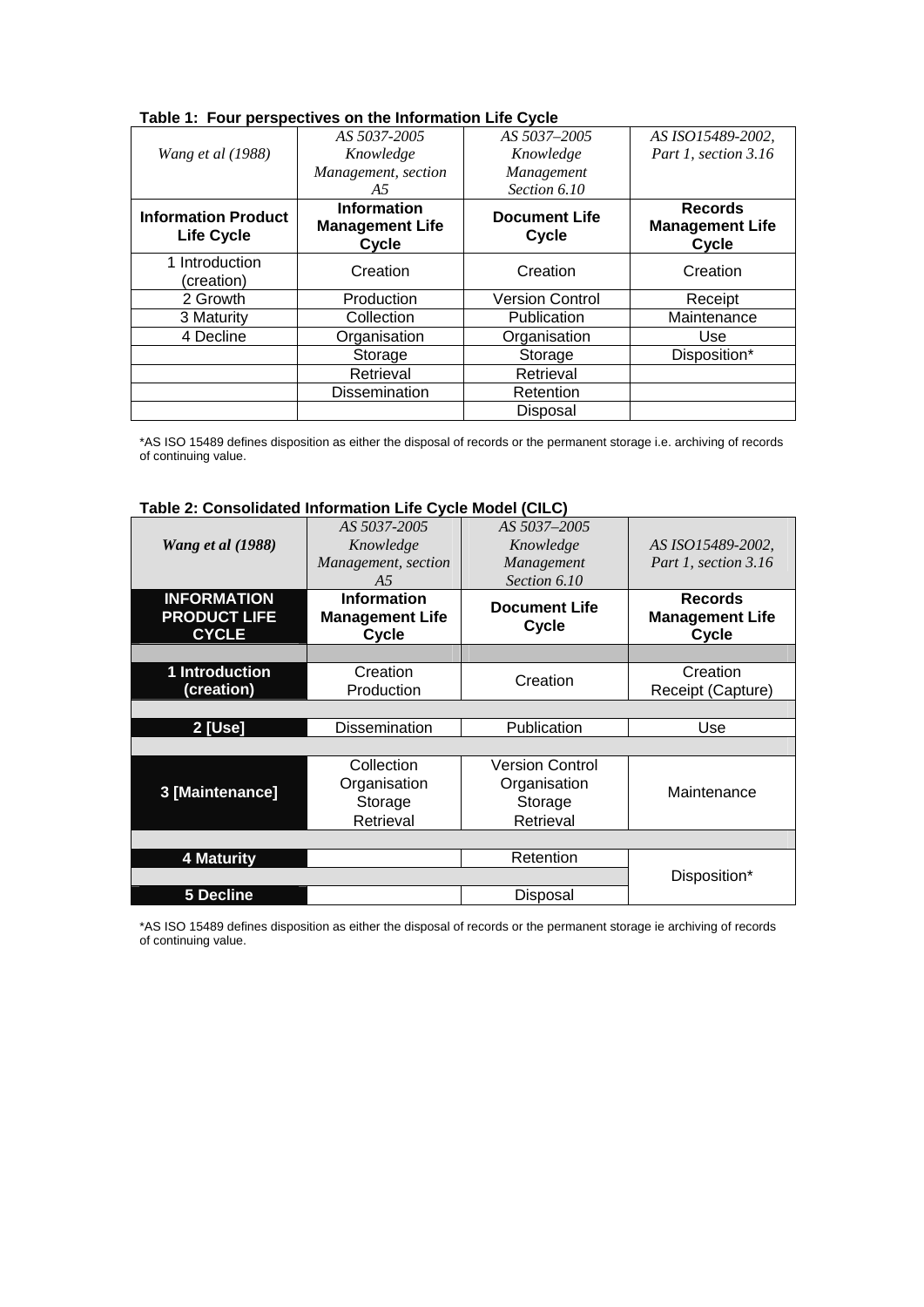#### **Figure 2: Critical Success Factors for successful implementation of sound information management**

| SF's           | Description                                                                                                                                                                                                                                                         |
|----------------|---------------------------------------------------------------------------------------------------------------------------------------------------------------------------------------------------------------------------------------------------------------------|
| Commitment     | CEOs and senior management must understand and be seen to be fully<br>committed to the principles of information management. This commitment<br>needs to be demonstrated and supported by appropriate training for all<br>relevant officers                         |
| Framework      | The organisation must have clearly defined information management policies<br>and objectives, supported by standards and procedures. These must be<br>effectively communicated to, and understood by, the relevant staff within the<br>agency                       |
| Accountability | The responsibility and accountability for carrying out the information<br>management policies must be clearly defined and communicated throughout<br>the organisation. These responsibilities and accountabilities must be<br>accompanied by commensurate authority |
| Measurement    | The means for measuring the successful implementation of information<br>management practices must be identified, documented, audited and<br>reviewed on a regular basis to ensure that these measures are being applied<br>and that they remain current             |
| Culture        | An environment should be created where information is valued, and only that<br>information which is required for the agency to perform its business functions<br>is captured and maintained.                                                                        |

Adapted from Clarke, M 2000, 'Ethics and Records Management', paper presented to Records Management Association of Australia State Conference Qld, 01 August.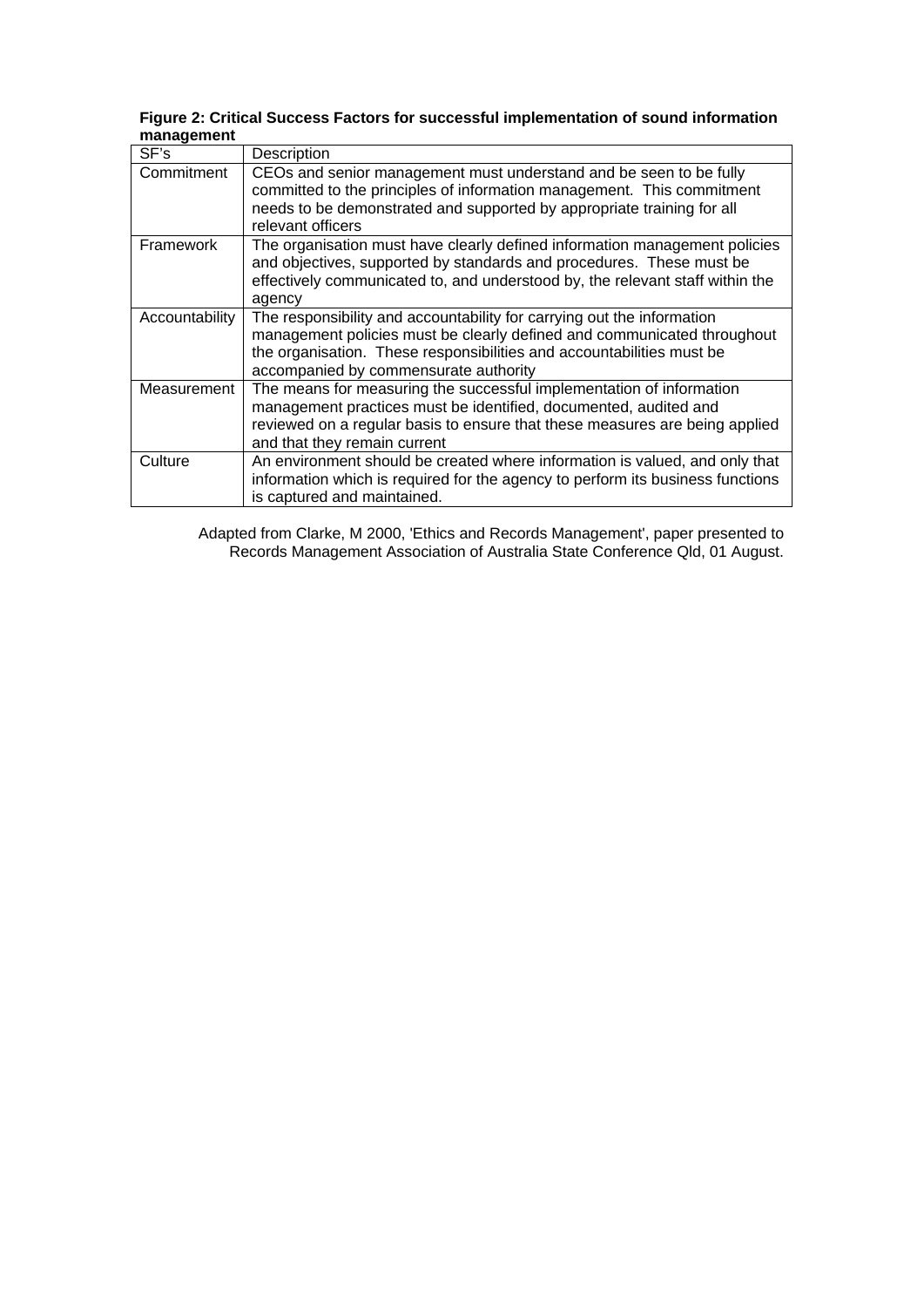#### **Figure 3: Chua and Toorn's checklist for ensuring records management functionality within Information Quality?**

| <b>Creation and Capture</b>   | What documents should be created and captured/retained in the       |  |
|-------------------------------|---------------------------------------------------------------------|--|
|                               | DRI system?                                                         |  |
|                               | What is the purpose for creation?                                   |  |
| Storage                       | How will DRI be stored? Paper-based? Digital?                       |  |
|                               | What form of digital storage?                                       |  |
| Classification and<br>tagging | How will DRI be classified for storage?                             |  |
|                               | How will unstructured documents be managed?                         |  |
|                               | What metadata will be required?                                     |  |
|                               | Who will have access to the retained DRI?                           |  |
|                               | How will speedy retrieval and ease of access to DRI be assured?     |  |
| Access, retrieval,            | How will privacy be addressed?                                      |  |
| tracking and security         | How will audit trails for DRI usage be established?                 |  |
|                               | What security will be implemented to protect privacy and maintain   |  |
|                               | authenticity?                                                       |  |
|                               | How long should DRI be retained?                                    |  |
|                               | When should DRI be transferred from active to inactive storage?     |  |
|                               | Which DRI should be archived?                                       |  |
| Disposition                   | At what stage should DRI be archived?                               |  |
|                               | What is the organisation's DRI destruction policy?                  |  |
|                               | Which DRI should be destroyed? How regularly?                       |  |
|                               | Who has authority to approve destruction of which category of DRI?  |  |
| <b>Business continuity</b>    | Which business DRI should be considered as vital records?           |  |
|                               | How will vital DRI be maintained?                                   |  |
|                               | How will DRI integrity be maintained?                               |  |
|                               | How will authenticity be verified?                                  |  |
| Evidence and litigation       | How will the organisation ensure that electronic DRI are acceptable |  |
| requirements                  | evidence?                                                           |  |
|                               | How will the organisation respond quickly and effectively to        |  |
|                               | demands for DRI in cases of litigation?                             |  |
|                               | How do email policies fit into the DRI management policy            |  |
| Dealing with email            | framework?                                                          |  |
|                               | How will the organisation inculcate a culture of ethical behaviour  |  |
| Organisational culture        | and active risk management in relation to DRI management?           |  |
| Staff training                | Who is responsible for DRI training?                                |  |
|                               | What content should be included in DRI training programs?           |  |

*\*Chua and Toorn's original questions related only to document management* 

Source: Adapted from Chua, Q & Toorn, CV 2005, *Documents, risk and the fate of your organisation: Document management in the age of corporate accountability*.